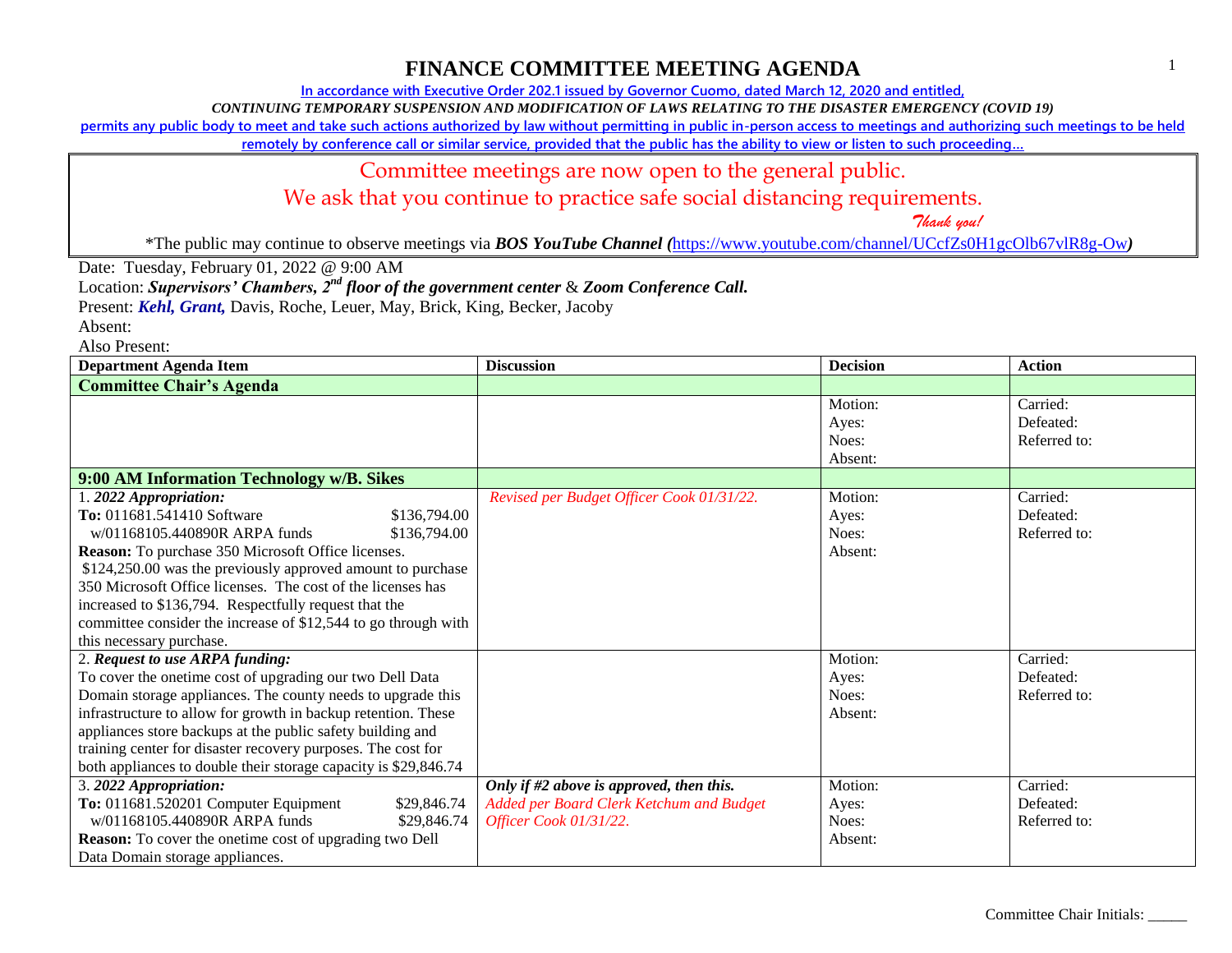**In accordance with Executive Order 202.1 issued by Governor Cuomo, dated March 12, 2020 and entitled,**

*CONTINUING TEMPORARY SUSPENSION AND MODIFICATION OF LAWS RELATING TO THE DISASTER EMERGENCY (COVID 19)*

**permits any public body to meet and take such actions authorized by law without permitting in public in-person access to meetings and authorizing such meetings to be held** 

**remotely by conference call or similar service, provided that the public has the ability to view or listen to such proceeding…**

#### Committee meetings are now open to the general public.

We ask that you continue to practice safe social distancing requirements.

 *Thank you!*

\*The public may continue to observe meetings via *BOS YouTube Channel (*<https://www.youtube.com/channel/UCcfZs0H1gcOlb67vlR8g-Ow>*)*

Date: Tuesday, February 01, 2022 @ 9:00 AM

Location: *Supervisors' Chambers, 2nd floor of the government center* & *Zoom Conference Call.*

Present: *Kehl, Grant,* Davis, Roche, Leuer, May, Brick, King, Becker, Jacoby

Absent:

| <b>Department Agenda Item</b>                                                                                | <b>Discussion</b>                        | <b>Decision</b> | <b>Action</b> |
|--------------------------------------------------------------------------------------------------------------|------------------------------------------|-----------------|---------------|
| 4. $FYI \sim Contract$ (\$3,000 and under)                                                                   |                                          | Motion:         | Carried:      |
| • C&S Operations, Inc., 150 State St., Suite 120, Rochester, NY 14614 for Q Ware Work Order Online software, |                                          | Ayes:           | Defeated:     |
| not to exceed \$1,835.00; effective December 01, 2021 through November 30, 2022.                             |                                          | Noes:           | Referred to:  |
|                                                                                                              |                                          | Absent:         |               |
|                                                                                                              |                                          |                 |               |
| 9:15 AM Real Property Tax Services w/S. Lippincott                                                           |                                          |                 |               |
| 1. Professional Services Agreement \$5,001 or greater:                                                       |                                          | Motion:         | Carried:      |
| Authorize Chairman to sign a contract, pursuant to General                                                   |                                          | Ayes:           | Defeated:     |
| Municipal Law §104(b), with <i>ESRI Inc</i> , 380 New York                                                   |                                          | Noes:           | Referred to:  |
| Street, Redlands, CA, 92373, for:                                                                            |                                          | Absent:         |               |
| ArcGIS Pro Parcel Fabric Migration in an amount not to                                                       |                                          |                 |               |
| exceed \$28,320.00;                                                                                          |                                          |                 |               |
| ArcGIS Pro training in an amount not to exceed                                                               |                                          |                 |               |
| \$8,250.00;                                                                                                  |                                          |                 |               |
| Effective March 1, 2022 through December 31, 2022.                                                           | <b>Supporting documentation pending.</b> |                 |               |
| 2. Sole Source Status                                                                                        |                                          | Motion:         | Carried:      |
| Permission to declare Systems Development Group,<br>$\bullet$                                                |                                          | Ayes:           | Defeated:     |
| Inc. 8140 State Route 12, Barneveld, NY 13304 a sole                                                         |                                          | Noes:           | Referred to:  |
| source vendor.                                                                                               |                                          | Absent:         |               |
|                                                                                                              | <b>Supporting documentation pending.</b> |                 |               |
| 3. Overnight Travel Authorization:                                                                           |                                          | Motion:         | Carried:      |
| S. Lippincott to attend County Real Property Directors                                                       |                                          | Ayes:           | Defeated:     |
| Conference in Albany, NY, March 14-16, 2022. 2 nights                                                        |                                          | Noes:           | Referred to:  |
| $($115$ ea) + conference registration $($75)$ . \$305 total plus                                             |                                          | Absent:         |               |
| meals, tolls, and mileage Funds are budgeted.                                                                |                                          |                 |               |
|                                                                                                              | <b>Supporting documentation pending.</b> |                 |               |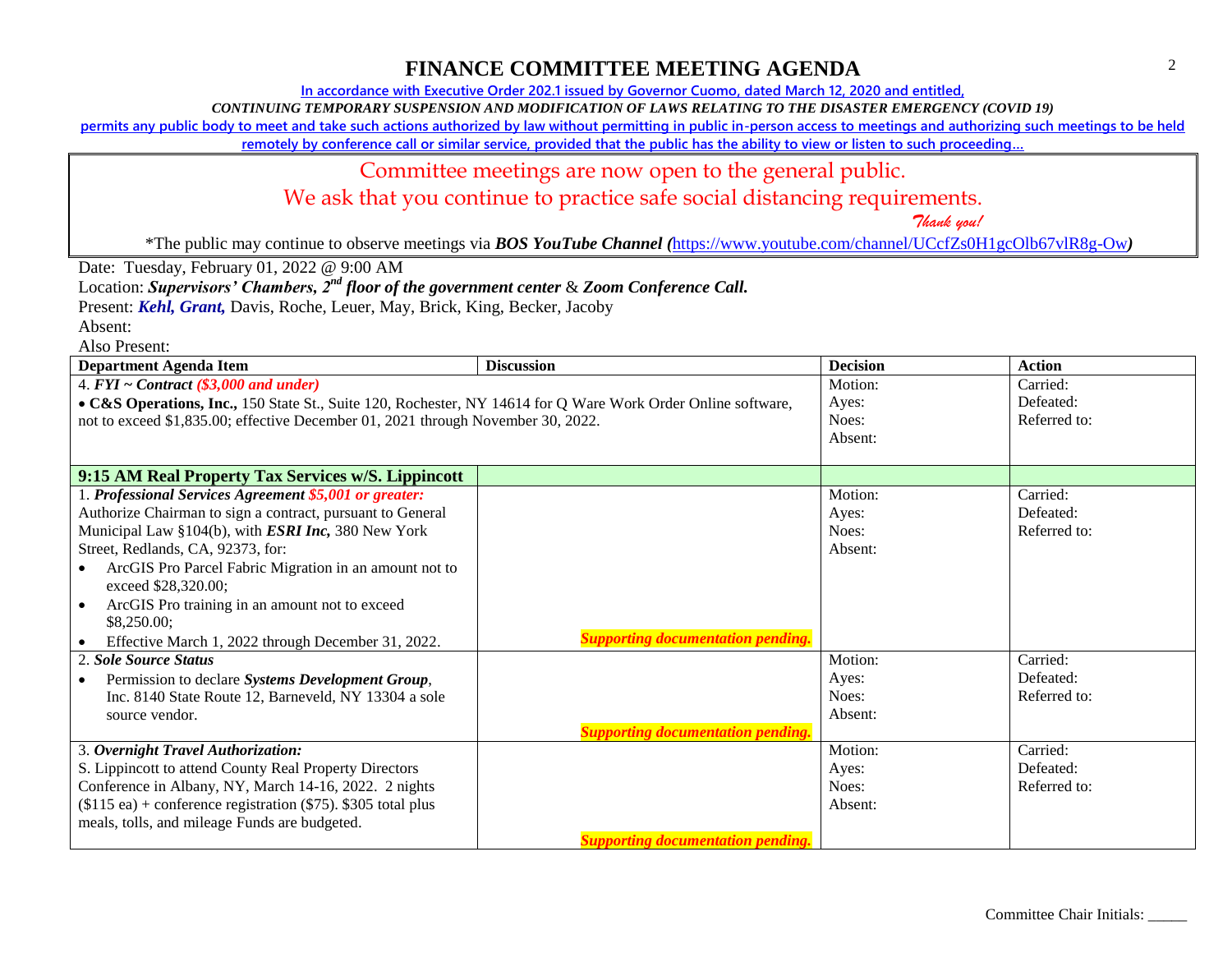**In accordance with Executive Order 202.1 issued by Governor Cuomo, dated March 12, 2020 and entitled,**

*CONTINUING TEMPORARY SUSPENSION AND MODIFICATION OF LAWS RELATING TO THE DISASTER EMERGENCY (COVID 19)*

**permits any public body to meet and take such actions authorized by law without permitting in public in-person access to meetings and authorizing such meetings to be held** 

**remotely by conference call or similar service, provided that the public has the ability to view or listen to such proceeding…**

### Committee meetings are now open to the general public.

We ask that you continue to practice safe social distancing requirements.

 *Thank you!*

\*The public may continue to observe meetings via *BOS YouTube Channel (*<https://www.youtube.com/channel/UCcfZs0H1gcOlb67vlR8g-Ow>*)*

Date: Tuesday, February 01, 2022 @ 9:00 AM

Location: *Supervisors' Chambers, 2nd floor of the government center* & *Zoom Conference Call.*

Present: *Kehl, Grant,* Davis, Roche, Leuer, May, Brick, King, Becker, Jacoby

Absent:

| <b>Department Agenda Item</b>                                                                                                                                                                                                                                                                                                                                                                                                                   | <b>Discussion</b> | <b>Decision</b>                      | <b>Action</b>                         |
|-------------------------------------------------------------------------------------------------------------------------------------------------------------------------------------------------------------------------------------------------------------------------------------------------------------------------------------------------------------------------------------------------------------------------------------------------|-------------------|--------------------------------------|---------------------------------------|
| 9:30 AM Clerk to the Board w/C. Ketchum                                                                                                                                                                                                                                                                                                                                                                                                         |                   |                                      |                                       |
| 1. Grant Application and Acceptance:<br>Authorize Chairman to sign a grant application and<br>acceptance award with New York State Office of Park,<br>Recreation and Historic Preservation, Albany, NY 12238,<br>for the 2021/2022 NYS Snowmobile Grant-in-Aid Program<br>funding in a minimum amount of \$145,896.00; effective April<br>01, 2021 through March 31, 2022.                                                                      |                   | Motion:<br>Ayes:<br>Noes:<br>Absent: | Carried:<br>Defeated:<br>Referred to: |
| 2. Professional Service Contract \$5,001 or greater:<br>Authorize Chairman to sign a contract, pursuant to General<br>Municipal Law §104(b), with the Wyoming County<br>Snowmobile Federation, 6083 Route 362, Bliss, NY 14024,<br>for the 2018/2019 NYS Snowmobile Grant-in-Aid Program<br>funding in a minimum amount of \$145,896.00 (contingent<br>upon the availability of funds); effective April $01$ , $2021$<br>through March 31, 2022 |                   | Motion:<br>Ayes:<br>Noes:<br>Absent: | Carried:<br>Defeated:<br>Referred to: |
| 3. Overnight Travel Authorization:<br>Who wants to attend the NYSAC Legislative Conference at<br>the Crowne Plaza Hotel (formerly the Desmond) in Albany,<br>NY, March 14 - 16, 2022. County cars will be used. (Cost of<br>full registration \$422, Hotel cost not provided in brochure,<br>will need to call hotel for pricing.)                                                                                                              |                   | Motion:<br>Ayes:<br>Noes:<br>Absent: | Carried:<br>Defeated:<br>Referred to: |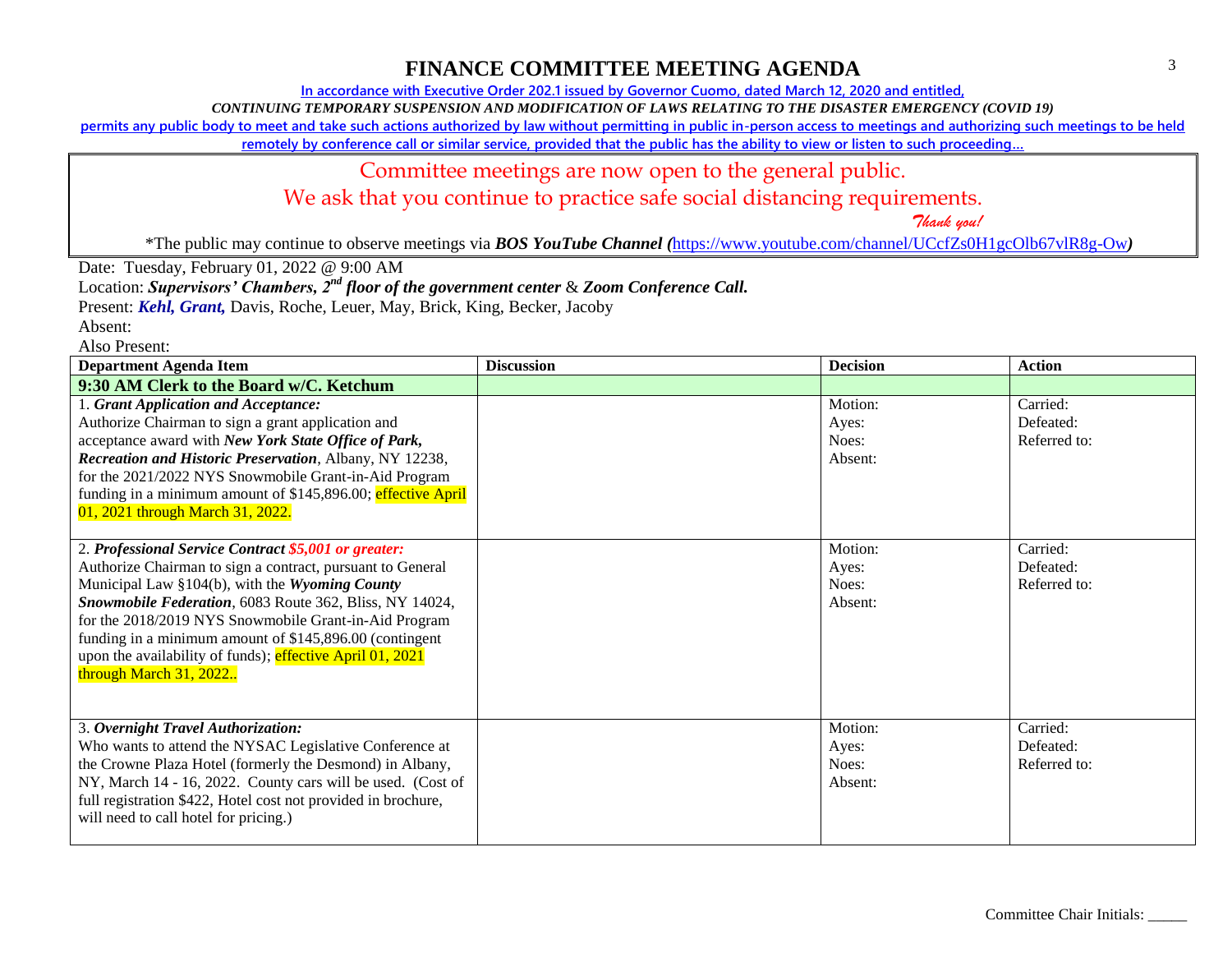**In accordance with Executive Order 202.1 issued by Governor Cuomo, dated March 12, 2020 and entitled,**

*CONTINUING TEMPORARY SUSPENSION AND MODIFICATION OF LAWS RELATING TO THE DISASTER EMERGENCY (COVID 19)*

**permits any public body to meet and take such actions authorized by law without permitting in public in-person access to meetings and authorizing such meetings to be held** 

**remotely by conference call or similar service, provided that the public has the ability to view or listen to such proceeding…**

### Committee meetings are now open to the general public.

We ask that you continue to practice safe social distancing requirements.

 *Thank you!*

\*The public may continue to observe meetings via *BOS YouTube Channel (*<https://www.youtube.com/channel/UCcfZs0H1gcOlb67vlR8g-Ow>*)*

Date: Tuesday, February 01, 2022 @ 9:00 AM

Location: *Supervisors' Chambers, 2nd floor of the government center* & *Zoom Conference Call.*

Present: *Kehl, Grant,* Davis, Roche, Leuer, May, Brick, King, Becker, Jacoby

Absent:

| <b>Department Agenda Item</b>                                                                                                                                                                                                                                                                                                                                                                                                                                                                                    | <b>Discussion</b> | <b>Decision</b>                                                              | <b>Action</b>                                                                  |
|------------------------------------------------------------------------------------------------------------------------------------------------------------------------------------------------------------------------------------------------------------------------------------------------------------------------------------------------------------------------------------------------------------------------------------------------------------------------------------------------------------------|-------------------|------------------------------------------------------------------------------|--------------------------------------------------------------------------------|
| 9:45 AM Board of Supervisors w/B. Kehl                                                                                                                                                                                                                                                                                                                                                                                                                                                                           |                   |                                                                              |                                                                                |
| 1. Reappointments:<br><b>Inter-County of Western New York</b><br>One (1) year term effective January 1, 2022 through<br>December 31, 2022<br><b>Member</b><br>Jerry Davis, 7414 Court Rd, P.O. Box 445, Pavilion, NY<br>14525<br>Ellen Grant, 134 Clinton Street, Alden, NY 14004<br>$\bullet$<br>Rebecca Ryan, 172 W. Buffalo Street, Warsaw, NY<br>14569 14024<br><b>Alternate Member</b><br>Cheryl Ketchum, 7409 Centerville Rd., Bliss, NY 14024<br>$\bullet$<br>James Brick, 7618 Route 20A, Perry NY 14530 |                   | Motion:<br>Ayes:<br>Noes:<br>Absent:                                         | Carried:<br>Defeated:<br>Referred to:                                          |
| 2. Appointment:<br><b>County Purchasing Agent</b><br>Two (2) year term effective January 1, 2022 through<br>December 31, 2023<br>Becky Ryan, 172 West Buffalo St., Warsaw, NY 14569<br>3. Introduction of Local Law A, year 2022, entitled,<br>"Providing Salaries for Certain County Officers for the year<br>2021 and 2022" and set the Public Hearing for March 8,<br>2022 @ 2:30 PM in the Wyoming County Government<br>Center Supervisors' Chambers.                                                        | ~Pending~         | Motion:<br>Ayes:<br>Noes:<br>Absent:<br>Motion:<br>Ayes:<br>Noes:<br>Absent: | Carried:<br>Defeated:<br>Referred to:<br>Carried:<br>Defeated:<br>Referred to: |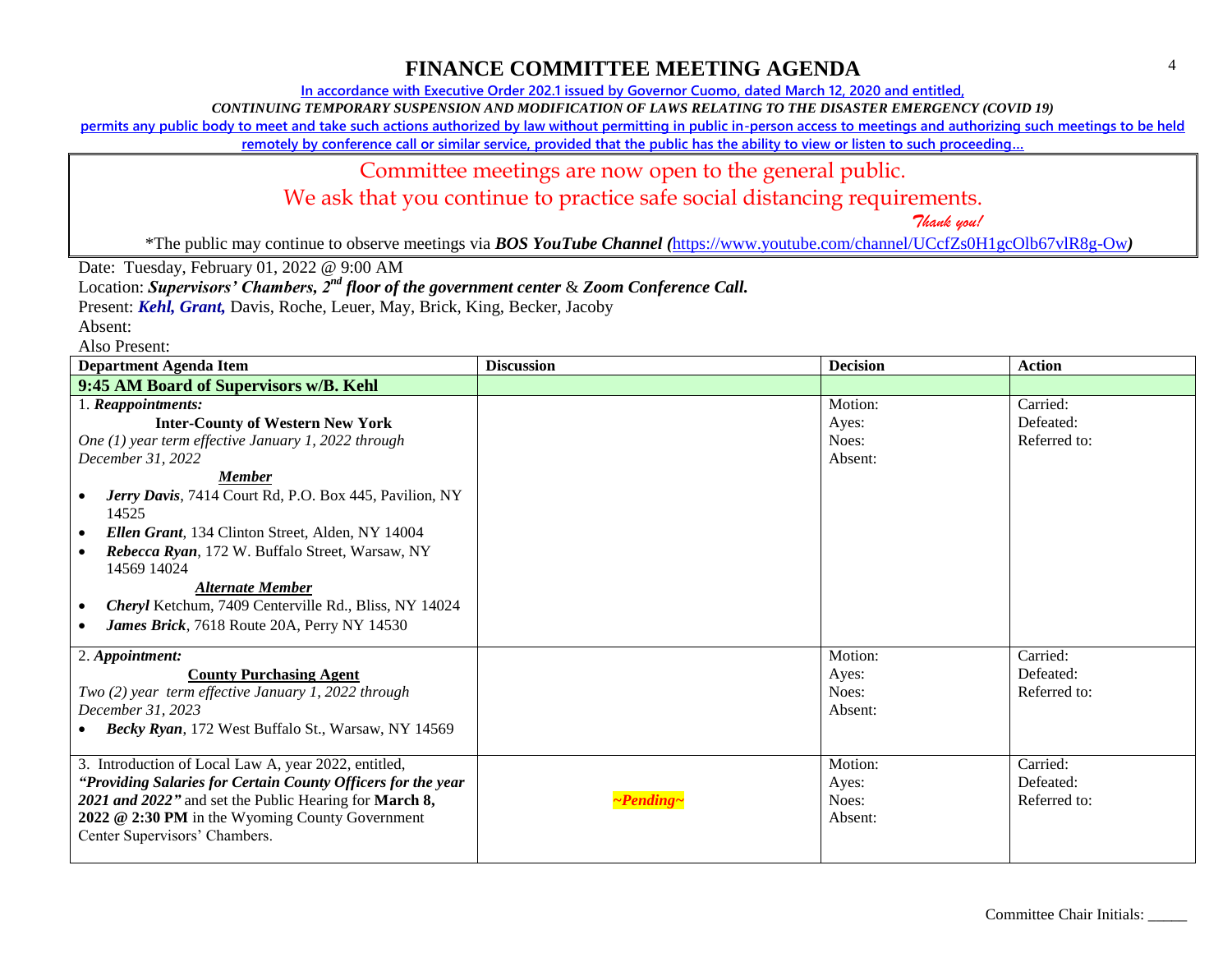**In accordance with Executive Order 202.1 issued by Governor Cuomo, dated March 12, 2020 and entitled,**

*CONTINUING TEMPORARY SUSPENSION AND MODIFICATION OF LAWS RELATING TO THE DISASTER EMERGENCY (COVID 19)*

**permits any public body to meet and take such actions authorized by law without permitting in public in-person access to meetings and authorizing such meetings to be held** 

**remotely by conference call or similar service, provided that the public has the ability to view or listen to such proceeding…**

#### Committee meetings are now open to the general public.

We ask that you continue to practice safe social distancing requirements.

 *Thank you!*

\*The public may continue to observe meetings via *BOS YouTube Channel (*<https://www.youtube.com/channel/UCcfZs0H1gcOlb67vlR8g-Ow>*)*

Date: Tuesday, February 01, 2022 @ 9:00 AM

Location: *Supervisors' Chambers, 2nd floor of the government center* & *Zoom Conference Call.*

Present: *Kehl, Grant,* Davis, Roche, Leuer, May, Brick, King, Becker, Jacoby

Absent:

| <b>Department Agenda Item</b>                                                                                                                                                                                                                                                                                                                                                                                              | <b>Discussion</b>                                                                                                                 | <b>Decision</b>                      | <b>Action</b>                         |
|----------------------------------------------------------------------------------------------------------------------------------------------------------------------------------------------------------------------------------------------------------------------------------------------------------------------------------------------------------------------------------------------------------------------------|-----------------------------------------------------------------------------------------------------------------------------------|--------------------------------------|---------------------------------------|
| 10:00 AM Wyo. Co. Community Hospital w/                                                                                                                                                                                                                                                                                                                                                                                    |                                                                                                                                   |                                      |                                       |
| 1. General Update                                                                                                                                                                                                                                                                                                                                                                                                          |                                                                                                                                   | Motion:<br>Ayes:<br>Noes:<br>Absent: | Carried:<br>Defeated:<br>Referred to: |
| 2. Reappointment:<br>Wyo. Co. Comm. Hospital / Board of Managers<br><b>Supervisor Member</b><br>One(1) year term; effective January 1, 2022<br>through December 31, 2022<br>Bryan Kehl, 914 Route 98, Attica, NY 14011                                                                                                                                                                                                     |                                                                                                                                   | Motion:<br>Ayes:<br>Noes:<br>Absent: | Carried:<br>Defeated:<br>Referred to: |
| 3. Professional Service Contract, all Physician Contracts<br>and/or $$50,001$ or greater:<br>Authorize the Hospital Administrator (or appointed designee)<br>to sign a 1-year interdepartmental cooperation agreement<br>renewal with COUNTY OF WYOMING, 143 North Main<br>Street, Warsaw, NY 14569, 1 for shared services provided by<br>Human Resources, not to exceed \$425,375 effective<br>$01/01/2022 - 12/31/2022.$ | \$415,000 in 2021, \$406,000 in 2020, \$390,000 in<br>2019, \$325,000 in 2018, \$250,000 in 2017, 2016,<br>2015, 2014, 2013, 2012 | Motion:<br>Ayes:<br>Noes:<br>Absent: | Carried:<br>Defeated:<br>Referred to: |
|                                                                                                                                                                                                                                                                                                                                                                                                                            | <b>Supporting documentation pending.</b>                                                                                          |                                      |                                       |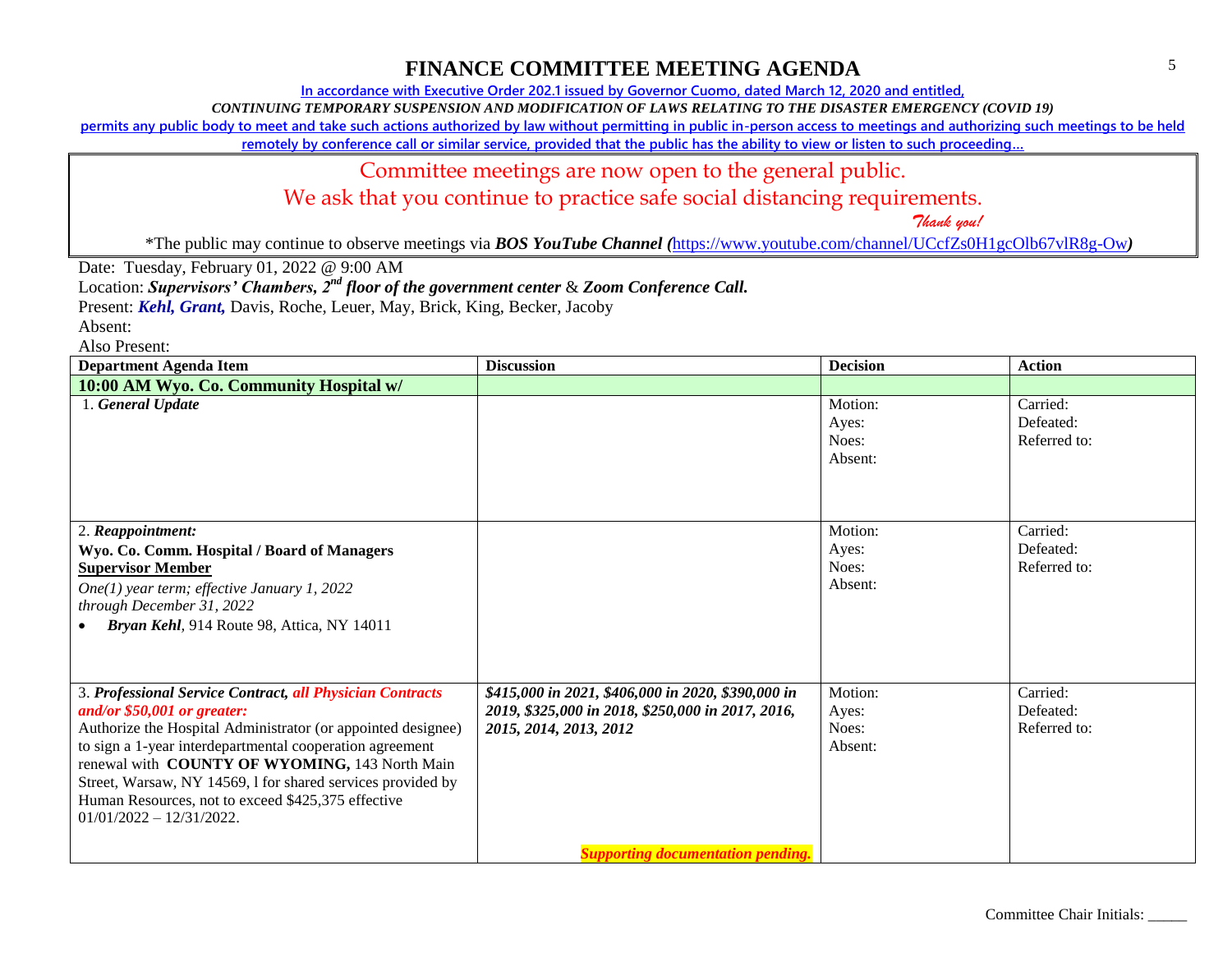**In accordance with Executive Order 202.1 issued by Governor Cuomo, dated March 12, 2020 and entitled,**

*CONTINUING TEMPORARY SUSPENSION AND MODIFICATION OF LAWS RELATING TO THE DISASTER EMERGENCY (COVID 19)*

**permits any public body to meet and take such actions authorized by law without permitting in public in-person access to meetings and authorizing such meetings to be held** 

**remotely by conference call or similar service, provided that the public has the ability to view or listen to such proceeding…**

## Committee meetings are now open to the general public.

We ask that you continue to practice safe social distancing requirements.

 *Thank you!*

\*The public may continue to observe meetings via *BOS YouTube Channel (*<https://www.youtube.com/channel/UCcfZs0H1gcOlb67vlR8g-Ow>*)*

Date: Tuesday, February 01, 2022 @ 9:00 AM

Location: *Supervisors' Chambers, 2nd floor of the government center* & *Zoom Conference Call.*

Present: *Kehl, Grant,* Davis, Roche, Leuer, May, Brick, King, Becker, Jacoby

Absent: Also Present:

| <b>Department Agenda Item</b>                                   | <b>Discussion</b>                                  | <b>Decision</b> | <b>Action</b> |
|-----------------------------------------------------------------|----------------------------------------------------|-----------------|---------------|
| 4. Professional Service Contract, all Physician Contracts       |                                                    | Motion:         | Carried:      |
| and/or \$50,001 or greater:                                     |                                                    | Ayes:           | Defeated:     |
| Authorize the Hospital Administrator (or appointed designee)    |                                                    | Noes:           | Referred to:  |
| to sign a staffing agreement with AVANT HEALTHCARE              |                                                    | Absent:         |               |
| PROFESSIONALS, 1211 Semoran Boulevard, Suite 227,               |                                                    |                 |               |
| Casselberry, FL 32707, a staffing agreement to recruit and      |                                                    |                 |               |
| employ travel nurse alternatives / healthcare professionals for |                                                    |                 |               |
| long-term temporary placement in health care facilities, not to |                                                    |                 |               |
| exceed \$1 million per year, effective $03/01/2022 -$           |                                                    |                 |               |
| 08/31/2025.                                                     | <b>Supporting documentation pending.</b>           |                 |               |
| 5. Professional Service Contract, all Physician Contracts       | Recruitment of a Chief Financial Officer           | Motion:         | Carried:      |
| and/or $$50,001$ or greater:                                    | Based on percent of projected salary of candidate, | Ayes:           | Defeated:     |
| Authorize the Hospital Administrator (or appointed designee)    | no fee paid unless a candidate is engaged to       | Noes:           | Referred to:  |
| to sign a contingency agreement with SYSTEMS                    | perform services.                                  | Absent:         |               |
| PERSONNEL, INC., 4154 Seneca Street, West Seneca, NY            |                                                    |                 |               |
| 14224, for recruiting services, not to exceed \$60,000 for 6    |                                                    |                 |               |
| month term, effective 01/26/2022 - 07/31/2022.                  | <b>Supporting documentation pending.</b>           |                 |               |
| 6. Amend Resolution #21-243 approved on $05/11/2021$ with       |                                                    | Motion:         | Carried:      |
| <b>GARFUNKEL WILD, PC, 111 Great Neck Road, Great</b>           |                                                    | Ayes:           | Defeated:     |
| Neck, NY 11021, related to a legal engagement to retain firm    |                                                    | Noes:           | Referred to:  |
| to provide legal advice and related services in connection with |                                                    | Absent:         |               |
| general regulatory matters, routine business transactions, and  |                                                    |                 |               |
| other routine general healthcare matters, not to exceed         |                                                    |                 |               |
| \$10,000 per month [previous agreement \$5,000 per month],      |                                                    |                 |               |
| effective $01/01/2021 - 12/31/2021$ , as follows:               |                                                    |                 |               |
| Extend the term of the retainer from $01/01/2021$ -             |                                                    |                 |               |
| 12/31/2021 through 01/01/2022 - 12/31/2022.                     | <b>Supporting documentation pending.</b>           |                 |               |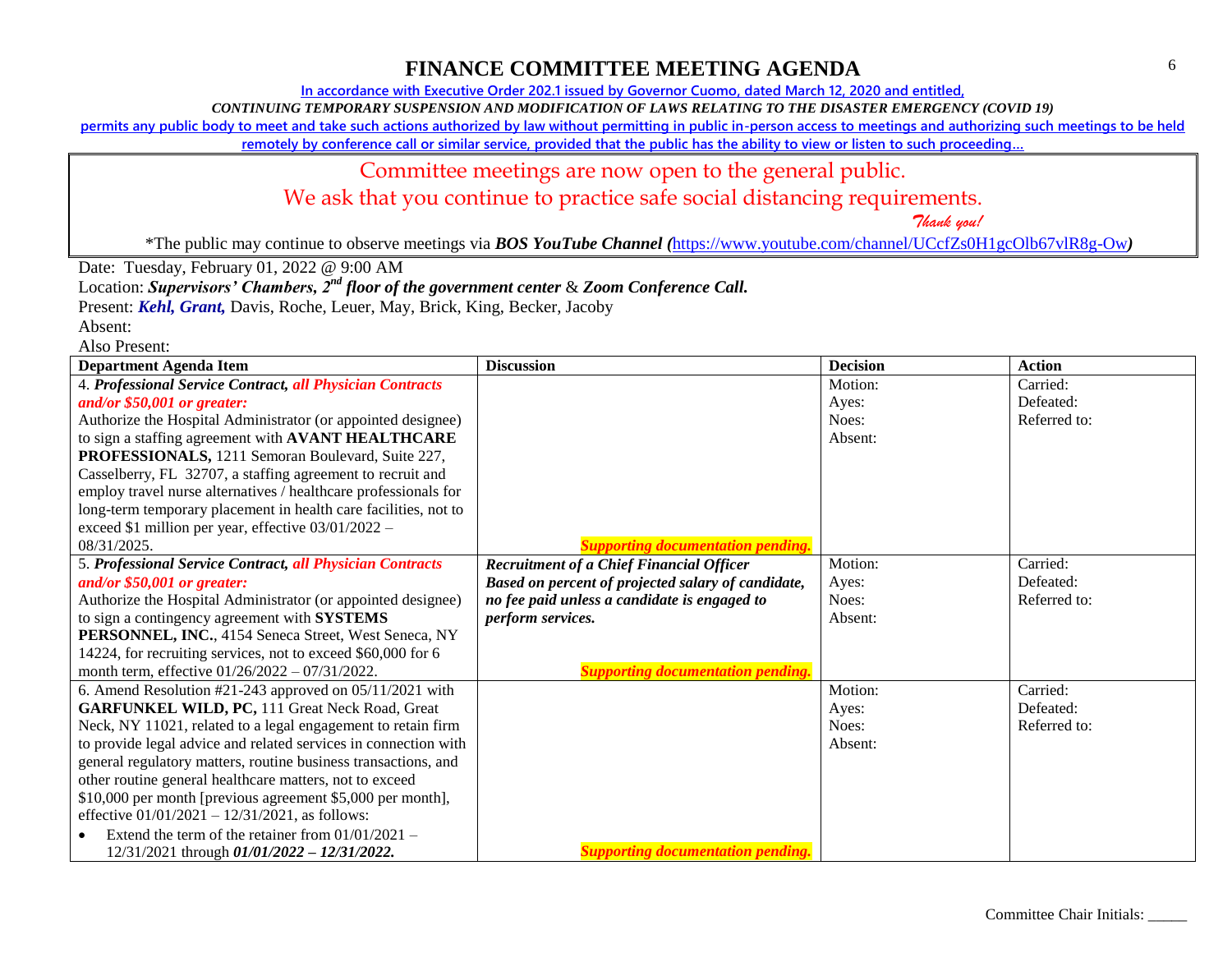**In accordance with Executive Order 202.1 issued by Governor Cuomo, dated March 12, 2020 and entitled,**

*CONTINUING TEMPORARY SUSPENSION AND MODIFICATION OF LAWS RELATING TO THE DISASTER EMERGENCY (COVID 19)*

**permits any public body to meet and take such actions authorized by law without permitting in public in-person access to meetings and authorizing such meetings to be held** 

**remotely by conference call or similar service, provided that the public has the ability to view or listen to such proceeding…**

## Committee meetings are now open to the general public.

We ask that you continue to practice safe social distancing requirements.

 *Thank you!*

\*The public may continue to observe meetings via *BOS YouTube Channel (*<https://www.youtube.com/channel/UCcfZs0H1gcOlb67vlR8g-Ow>*)*

Date: Tuesday, February 01, 2022 @ 9:00 AM

Location: *Supervisors' Chambers, 2nd floor of the government center* & *Zoom Conference Call.*

Present: *Kehl, Grant,* Davis, Roche, Leuer, May, Brick, King, Becker, Jacoby

Absent:

| <b>Department Agenda Item</b>                                                                                                                                                                                                                                                                                                                                                                                                                                                | <b>Discussion</b>                                                                                                                                                               | <b>Decision</b>                      | <b>Action</b>                         |
|------------------------------------------------------------------------------------------------------------------------------------------------------------------------------------------------------------------------------------------------------------------------------------------------------------------------------------------------------------------------------------------------------------------------------------------------------------------------------|---------------------------------------------------------------------------------------------------------------------------------------------------------------------------------|--------------------------------------|---------------------------------------|
| 7. Amend Resolution #20-208 approved on 04/14/2020. with<br>KIDENEY ARCHITECTS, PC, 143 Genesee Street,<br>Buffalo, NY 14203, related to laboratory renovation project,<br>not to exceed \$220,000, effective 03/01/2020 - 03/31/2024 as<br>follows:<br>Increase the not to exceed amount from \$220,000 to $an$<br>amount not to exceed \$300,000.                                                                                                                          | <b>Supporting documentation pending.</b>                                                                                                                                        | Motion:<br>Ayes:<br>Noes:<br>Absent: | Carried:<br>Defeated:<br>Referred to: |
| 8. Amend Resolution #17-166 approved on 03/14/2017 with<br>ERIE COUNTY MEDICAL CENTER CORPORATION<br>(ECMCC) related to the Administrative Services Agreement<br>as follows:<br>Extend the term of the agreement from $03/01/2020$ –<br>06/01/2020 through 06/02/2020 - 12/31/2022 for the<br>Medical Director position.                                                                                                                                                     | Resolution #20-140 approved on 03/10/2020<br>Resolution #18-281 approved on 06/12/2018<br>Resolution #18-206 approved on 04/10/2018<br><b>Supporting documentation pending.</b> | Motion:<br>Ayes:<br>Noes:<br>Absent: | Carried:<br>Defeated:<br>Referred to: |
| 9. Amend Resolution #20-243 approved on 05/12/2020 with<br><b>CAMPUS CONSTRUCTION MANAGEMENT, 6225</b><br>Sheridan Drive, Suite 100, Williamsville, NY 14221,<br>construction manager services contract for WCCHS<br>laboratory renovation project, not to exceed \$218,000,<br>effective $04/28/2020 - 03/31/2024$ , as follows:<br>Increase the not to exceed amount from \$218,000 to <i>an</i><br>amount not to exceed \$253,000 due to delays, effective<br>01/01/2022. | <b>Supporting documentation pending.</b>                                                                                                                                        | Motion:<br>Ayes:<br>Noes:<br>Absent: | Carried:<br>Defeated:<br>Referred to: |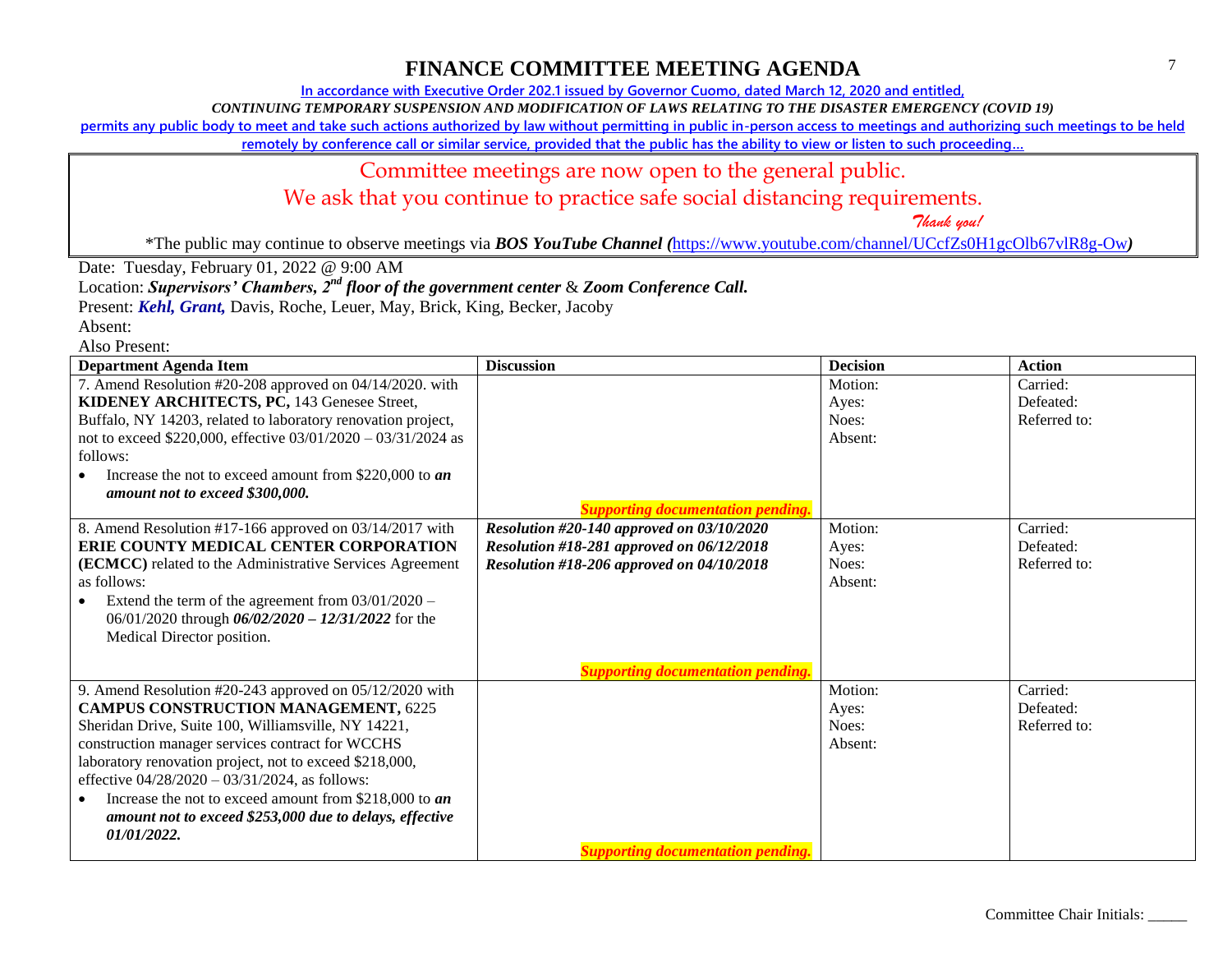**In accordance with Executive Order 202.1 issued by Governor Cuomo, dated March 12, 2020 and entitled,**

*CONTINUING TEMPORARY SUSPENSION AND MODIFICATION OF LAWS RELATING TO THE DISASTER EMERGENCY (COVID 19)*

**permits any public body to meet and take such actions authorized by law without permitting in public in-person access to meetings and authorizing such meetings to be held** 

**remotely by conference call or similar service, provided that the public has the ability to view or listen to such proceeding…**

### Committee meetings are now open to the general public.

We ask that you continue to practice safe social distancing requirements.

 *Thank you!*

\*The public may continue to observe meetings via *BOS YouTube Channel (*<https://www.youtube.com/channel/UCcfZs0H1gcOlb67vlR8g-Ow>*)*

Date: Tuesday, February 01, 2022 @ 9:00 AM

Location: *Supervisors' Chambers, 2nd floor of the government center* & *Zoom Conference Call.*

Present: *Kehl, Grant,* Davis, Roche, Leuer, May, Brick, King, Becker, Jacoby

Absent: Also Present:

| <b>Department Agenda Item</b>                                  | <b>Discussion</b>                             | <b>Decision</b> | <b>Action</b> |
|----------------------------------------------------------------|-----------------------------------------------|-----------------|---------------|
| 10. Amend Resolution #18-524 approved on 11/13/2018 with       | Resolution #19-084 approved on 02/12/2019     | Motion:         | Carried:      |
| KALEIDA HEALTH, 726 Exchange Street, Buffalo, NY               |                                               | Ayes:           | Defeated:     |
| 14210 related to an agreement for reference laboratory testing |                                               | Noes:           | Referred to:  |
| and anatomic pathology services, not to exceed \$2,000,000     |                                               | Absent:         |               |
| annually, as follows:                                          |                                               |                 |               |
| Extend the term of the agreement from $01/01/2019 -$           |                                               |                 |               |
| 12/31/2021 through 01/01/2022 - 12/31/2023.                    |                                               |                 |               |
|                                                                |                                               |                 |               |
|                                                                | ting documentation pending.                   |                 |               |
| 11. Amend Resolution #17-076 approved on 02/14/2017 with       | Resolution #21-129 approved on 03/09/2021     | Motion:         | Carried:      |
| <b>GENERAL PHYSICIAN, PC, 726 Exchange Street, Suite</b>       | Resolution #21-035 approved on 01/12/2021     | Ayes:           | Defeated:     |
| 516, Buffalo, NY 14210 related to otolaryngology (ear, nose    | Resolution #20-240 approved on 05/12/2020     | Noes:           | Referred to:  |
| and throat) and allergy medicine services at WCCHS clinic,     | Resolution #19-162 approved on 03/12/2019     | Absent:         |               |
| not to exceed \$246,670 per year, as follows:                  | Resolution #17-201 approved on 04/11/2017     |                 |               |
| Extend the term for an additional one-year period from         |                                               |                 |               |
| $04/18/2021 - 04/17/2022$ through $04/18/2022 -$               |                                               |                 |               |
| 04/17/2023.                                                    |                                               |                 |               |
|                                                                |                                               |                 |               |
|                                                                | <b>Supporting documentation pending.</b>      |                 |               |
| 12. Amend Resolution #17-272 approved on 06/13/2017 with       | Resolution No. 20-470 approved on 11/10/2020; | Motion:         | Carried:      |
| S.C.I. ANESTHESIA, PLLC, PO Box 718, Victor, NY                | Resolution No. 19-513 approved on 11/12/2019  | Ayes:           | Defeated:     |
| 14564 related to anesthesia services as follows:               | Resolution No. 18-577 approved on 12/11/2018  | Noes:           | Referred to:  |
| Extend the term of the professional services agreement         | Resolution No. 17-538 approved on 12/12/2017  | Absent:         |               |
| for an additional one (1) year period from $12/01/2020$ –      |                                               |                 |               |
| $11/30/2021$ through $12/01/2021 - 11/30/2022$ .               |                                               |                 |               |
|                                                                |                                               |                 |               |
|                                                                | <b>Supporting documentation pending.</b>      |                 |               |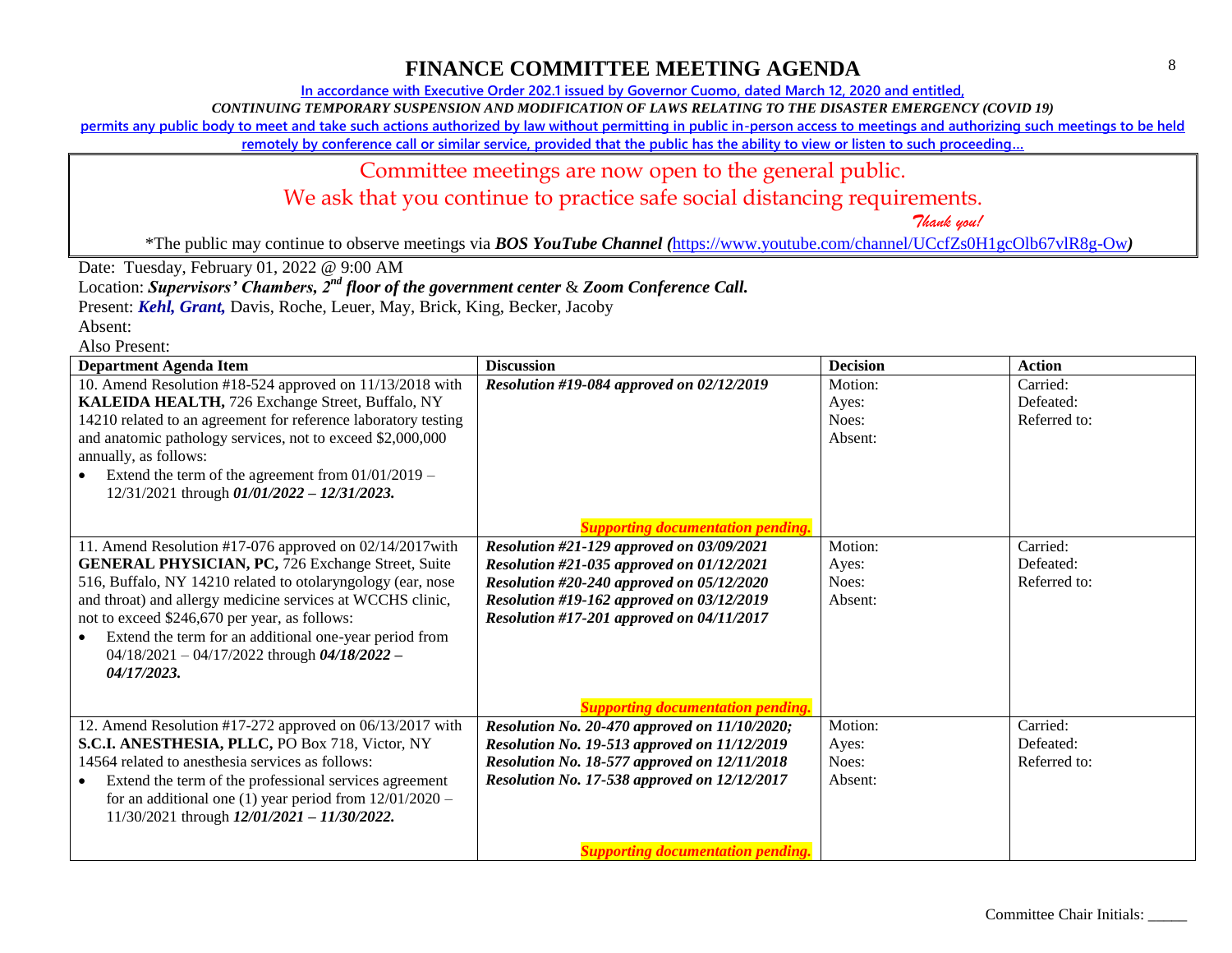**In accordance with Executive Order 202.1 issued by Governor Cuomo, dated March 12, 2020 and entitled,**

*CONTINUING TEMPORARY SUSPENSION AND MODIFICATION OF LAWS RELATING TO THE DISASTER EMERGENCY (COVID 19)*

**permits any public body to meet and take such actions authorized by law without permitting in public in-person access to meetings and authorizing such meetings to be held** 

**remotely by conference call or similar service, provided that the public has the ability to view or listen to such proceeding…**

### Committee meetings are now open to the general public.

We ask that you continue to practice safe social distancing requirements.

 *Thank you!*

\*The public may continue to observe meetings via *BOS YouTube Channel (*<https://www.youtube.com/channel/UCcfZs0H1gcOlb67vlR8g-Ow>*)*

Date: Tuesday, February 01, 2022 @ 9:00 AM

Location: *Supervisors' Chambers, 2nd floor of the government center* & *Zoom Conference Call.*

Present: *Kehl, Grant,* Davis, Roche, Leuer, May, Brick, King, Becker, Jacoby

Absent:

| <b>Department Agenda Item</b>                               | <b>Discussion</b>                         | <b>Decision</b> | <b>Action</b> |
|-------------------------------------------------------------|-------------------------------------------|-----------------|---------------|
| 13. Amend Resolution #18-304 approved on 07/10/2018 with    | Resolution #21-134 approved on 03/09/2021 | Motion:         | Carried:      |
| PIPELINE HEALTH HOLDINGS, LLC, 5600 North River             | Resolution #19-035 approved on 01/08/2019 | Ayes:           | Defeated:     |
| Road, Suite 800, Rosemont, IL 60018 related to remote       |                                           | Noes:           | Referred to:  |
| pharmacist services, as follows:                            |                                           | Absent:         |               |
| Extend the term of the agreement from $01/01/2021$ –        |                                           |                 |               |
| 12/31/2021 through 01/01/2022 - 12/31/2022.                 |                                           |                 |               |
|                                                             | <b>Supporting documentation pending.</b>  |                 |               |
| 14. Amend Resolution #20-305 approved on 07/14/2020 with    |                                           | Motion:         | Carried:      |
| ANGELA POTTER, PA, 4225 McNulty Road, Strykersville,        |                                           | Ayes:           | Defeated:     |
| NY 14145, related to an employment agreement for the        |                                           | Noes:           | Referred to:  |
| Physician's Assistant position in an amount of \$45.00 per  |                                           | Absent:         |               |
| hour, as follows:                                           |                                           |                 |               |
| Change the compensation from \$45.00 per hour to a          |                                           |                 |               |
| salary of \$93,680 per year and amend Salary Schedule P     |                                           |                 |               |
| accordingly, effective January 1, 2022.                     |                                           |                 |               |
|                                                             |                                           |                 |               |
|                                                             | <b>Supporting documentation pending.</b>  |                 |               |
| 15. Amend Resolution #18-576 approved on 12/11/2018 with    |                                           | Motion:         | Carried:      |
| PREMIER PURCHASING PARTNERS, LP-                            |                                           | Ayes:           | Defeated:     |
| PURCHASING DISTRIBUTION WITH CARDINAL                       |                                           | Noes:           | Referred to:  |
| HEALTH, 7000 Cardinal Place, Dublin, OH 43017, related to   |                                           | Absent:         |               |
| a group purchasing relationship for pharmacy purchases, not |                                           |                 |               |
| to exceed \$2,000,000 per year, as follows:                 |                                           |                 |               |
| Extend the term of the agreement from $01/01/2019$ –        |                                           |                 |               |
| 12/31/2021 through 01/01/2022 - 12/31/2024.                 |                                           |                 |               |
|                                                             | <b>Supporting documentation pending.</b>  |                 |               |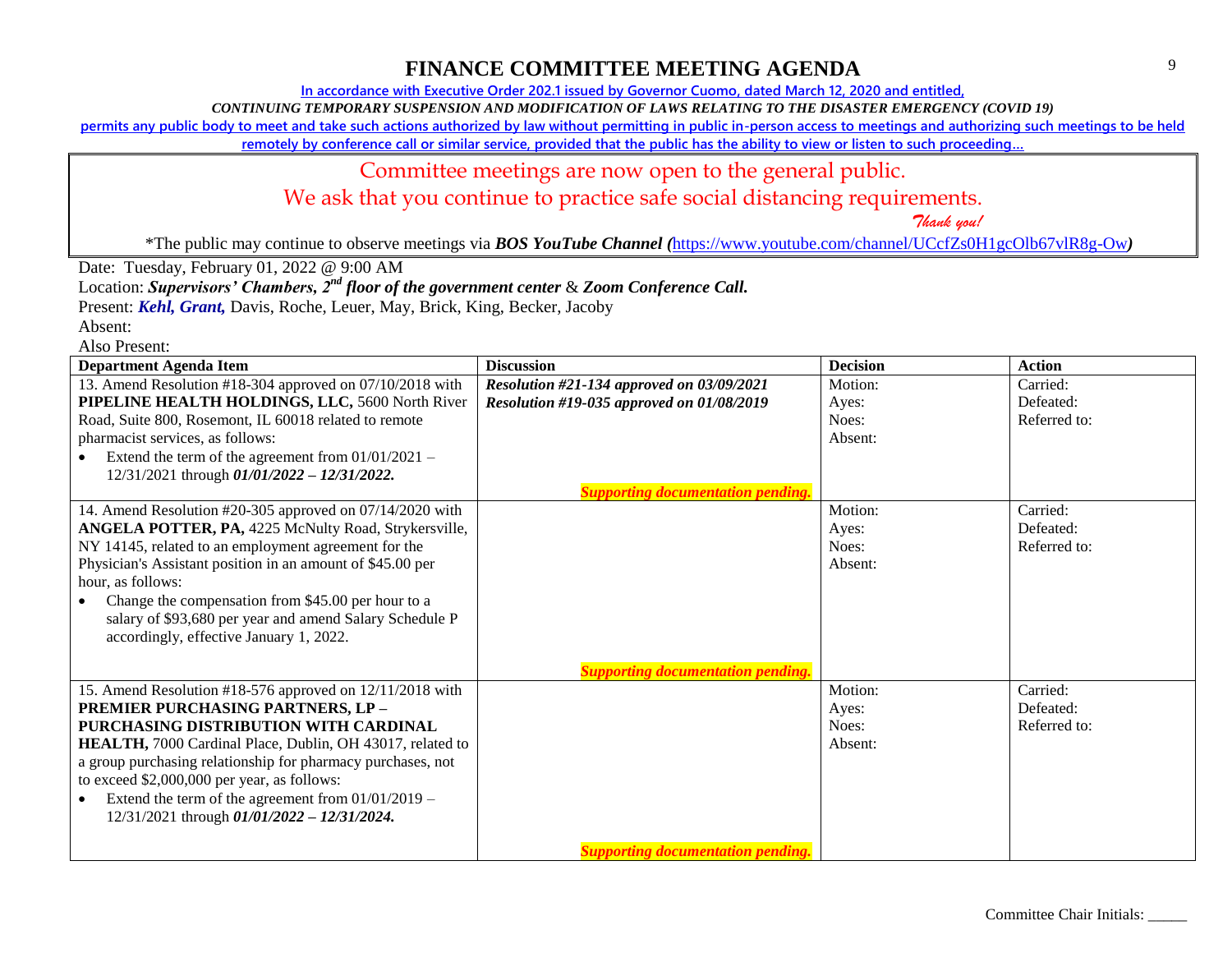**In accordance with Executive Order 202.1 issued by Governor Cuomo, dated March 12, 2020 and entitled,**

*CONTINUING TEMPORARY SUSPENSION AND MODIFICATION OF LAWS RELATING TO THE DISASTER EMERGENCY (COVID 19)*

**permits any public body to meet and take such actions authorized by law without permitting in public in-person access to meetings and authorizing such meetings to be held** 

**remotely by conference call or similar service, provided that the public has the ability to view or listen to such proceeding…**

# Committee meetings are now open to the general public.

We ask that you continue to practice safe social distancing requirements.

 *Thank you!*

\*The public may continue to observe meetings via *BOS YouTube Channel (*<https://www.youtube.com/channel/UCcfZs0H1gcOlb67vlR8g-Ow>*)*

Date: Tuesday, February 01, 2022 @ 9:00 AM

Location: *Supervisors' Chambers, 2nd floor of the government center* & *Zoom Conference Call.*

Present: *Kehl, Grant,* Davis, Roche, Leuer, May, Brick, King, Becker, Jacoby

Absent: Also Present:

| <b>Department Agenda Item</b>                                  | <b>Discussion</b>                                 | <b>Decision</b> | <b>Action</b> |
|----------------------------------------------------------------|---------------------------------------------------|-----------------|---------------|
| 16. Amend Resolution #21-365 approved on 08/10/2021 with       | Resolution #22-038 approved on 01/11/2022         | Motion:         | Carried:      |
| <b>DCCS</b> dba Surgery Management Improvement Group,          |                                                   | Ayes:           | Defeated:     |
| Inc., 205 Hackney Circle, Wilmington, DE 19803, related to     |                                                   | Noes:           | Referred to:  |
| perioperative program interim management agreement to          |                                                   | Absent:         |               |
| provide surgery program leadership continuity services, not to |                                                   |                 |               |
| exceed \$200,000 per term, effective 03/01/2022 - 06/30/2022,  |                                                   |                 |               |
| as follows:                                                    |                                                   |                 |               |
| Correct the term of the agreement from $03/01/2022 -$          |                                                   |                 |               |
| $06/30/2022$ to $03/01/2022 - 09/06/2022$ to match the         |                                                   |                 |               |
| <i>actual contract extension.</i>                              | porting documentation pending.                    |                 |               |
| 17. Amend Salary Schedule C as attached hereto, shall          | <b>BOM</b> approved to amend Salary Schedule C    | Motion:         | Carried:      |
| reflect the following increases:                               | consistent with the Board of Supervisors approval | Ayes:           | Defeated:     |
| Commencing January 1, 2022, eligible employees in the          | of County Salary Schedules S and D in terms of    | Noes:           | Referred to:  |
| job titles covered thereby shall be paid the salary in         | percentages related to a 2021 lump sum and cost   | Absent:         |               |
| accordance with this wage and salary schedule.                 | of living adjustment (COLA) and approved the      |                 |               |
|                                                                | <b>CEO</b> and Human Resource Director's          |                 |               |
|                                                                | recommended market rate adjustments to fourteen   |                 |               |
|                                                                | specific positions.                               |                 |               |
|                                                                | <b>Supporting documentation pending.</b>          |                 |               |
| 18. Amend Salary Schedule X as follows:                        |                                                   | Motion:         | Carried:      |
| Abolish one 1.00 FTE Licensed Practical Nurse position         |                                                   | Ayes:           | Defeated:     |
| (Position Code #04.165.147) under WYOMING                      |                                                   | Noes:           | Referred to:  |
| <b>COUNTY INTERNAL MEDICINE</b> , effective                    |                                                   | Absent:         |               |
| 02/06/2022.                                                    |                                                   |                 |               |
| Change the hourly rate for one 1.00 FTE Medical                |                                                   |                 |               |
| <i>Receptionist</i> position (Position Code #12.901.153) under |                                                   |                 |               |
| WYOMING COUNTY INTERNAL MEDICINE from                          |                                                   |                 |               |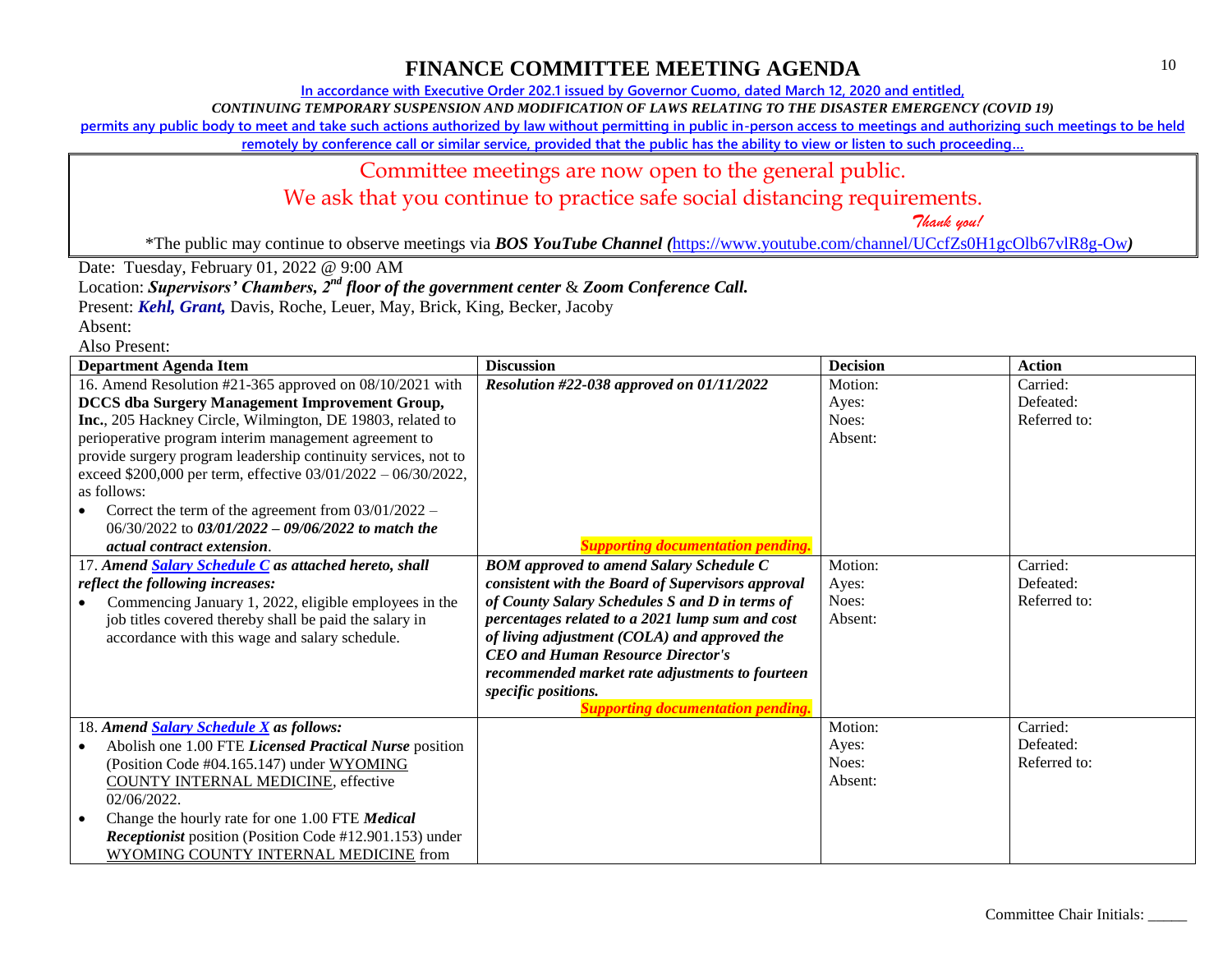**In accordance with Executive Order 202.1 issued by Governor Cuomo, dated March 12, 2020 and entitled,**

*CONTINUING TEMPORARY SUSPENSION AND MODIFICATION OF LAWS RELATING TO THE DISASTER EMERGENCY (COVID 19)*

**permits any public body to meet and take such actions authorized by law without permitting in public in-person access to meetings and authorizing such meetings to be held** 

**remotely by conference call or similar service, provided that the public has the ability to view or listen to such proceeding…**

## Committee meetings are now open to the general public.

We ask that you continue to practice safe social distancing requirements.

 *Thank you!*

\*The public may continue to observe meetings via *BOS YouTube Channel (*<https://www.youtube.com/channel/UCcfZs0H1gcOlb67vlR8g-Ow>*)*

Date: Tuesday, February 01, 2022 @ 9:00 AM

Location: *Supervisors' Chambers, 2nd floor of the government center* & *Zoom Conference Call.*

Present: *Kehl, Grant,* Davis, Roche, Leuer, May, Brick, King, Becker, Jacoby

Absent:

| <b>Department Agenda Item</b>                               | <b>Discussion</b>                        | <b>Decision</b> | <b>Action</b> |
|-------------------------------------------------------------|------------------------------------------|-----------------|---------------|
| \$15.50 per hour to \$16.99 per hour, effective 02/06/2022. |                                          |                 |               |
| Create one 0.80 FTE Licensed Practical Nurse position       |                                          |                 |               |
| (Position Code #TBD) under WYOMING COUNTY                   |                                          |                 |               |
| <b>INTERNAL MEDICINE</b> and set the hourly rate at a       |                                          |                 |               |
| range of \$17.78 - \$20.34 per hour, effective date         |                                          |                 |               |
| 02/06/2022.                                                 |                                          |                 |               |
| Abolish one 0.40 FTE Registered Practical Nurse             |                                          |                 |               |
| position (Position Code #03.890.209) under WYOMING          |                                          |                 |               |
| <b>COUNTY INTERNAL MEDICINE</b> , effective date            |                                          |                 |               |
| $02/05/2022$ .                                              |                                          |                 |               |
| Change the hourly rate for one 1.00 FTE Medical Office      |                                          |                 |               |
| Assistant position (Position Code #12.182.480) under        |                                          |                 |               |
| WYOMING COUNTY FAMILY MEDICINE -                            |                                          |                 |               |
| ARCADE from \$15.00 per hour to \$15.45 per hour,           |                                          |                 |               |
| effective 01/26/2022.                                       |                                          |                 |               |
| Create one 1.00 FTE Medical Office Assistant position       |                                          |                 |               |
| (Position Code #TBD) under WYOMING COUNTY                   |                                          |                 |               |
| FAMILY MEDICINE – ARCADE and set the hourly rate            |                                          |                 |               |
| at a range of $$13.33 - $17.50$ per hour, effective date    |                                          |                 |               |
| 02/06/2022.                                                 |                                          |                 |               |
| Abolish one per diem Medical Biller (Temporary)             |                                          |                 |               |
| position (Position Code #12.199.473) under WYOMING          |                                          |                 |               |
| <b>COUNTY FAMILY MEDICINE - ARCADE, effective</b>           |                                          |                 |               |
| 02/05/2022.                                                 |                                          |                 |               |
|                                                             |                                          |                 |               |
|                                                             |                                          |                 |               |
|                                                             | <b>Supporting documentation pending.</b> |                 |               |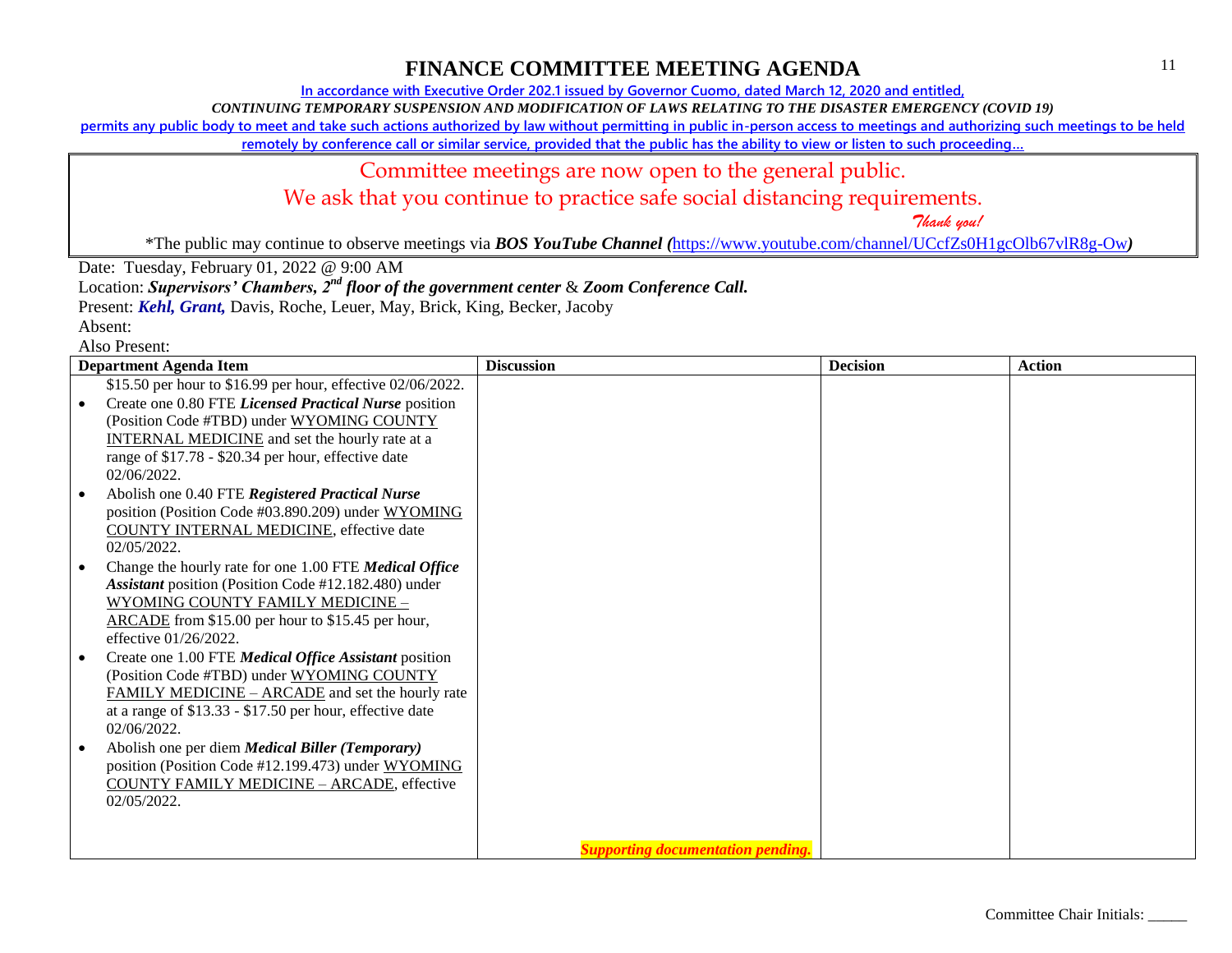**In accordance with Executive Order 202.1 issued by Governor Cuomo, dated March 12, 2020 and entitled,**

*CONTINUING TEMPORARY SUSPENSION AND MODIFICATION OF LAWS RELATING TO THE DISASTER EMERGENCY (COVID 19)*

**permits any public body to meet and take such actions authorized by law without permitting in public in-person access to meetings and authorizing such meetings to be held** 

**remotely by conference call or similar service, provided that the public has the ability to view or listen to such proceeding…**

#### Committee meetings are now open to the general public.

We ask that you continue to practice safe social distancing requirements.

 *Thank you!*

\*The public may continue to observe meetings via *BOS YouTube Channel (*<https://www.youtube.com/channel/UCcfZs0H1gcOlb67vlR8g-Ow>*)*

Date: Tuesday, February 01, 2022 @ 9:00 AM

Location: *Supervisors' Chambers, 2nd floor of the government center* & *Zoom Conference Call.*

Present: *Kehl, Grant,* Davis, Roche, Leuer, May, Brick, King, Becker, Jacoby

Absent:

| <b>Department Agenda Item</b>                                 | <b>Discussion</b>                             | <b>Decision</b> | <b>Action</b> |
|---------------------------------------------------------------|-----------------------------------------------|-----------------|---------------|
| 19. Amend Salary Schedule P as follows:                       |                                               | Motion:         | Carried:      |
| Change 1.00 FTE <i>Physician's Assistant</i> position         |                                               | Ayes:           | Defeated:     |
| (Position Code #17.116.067) under WYOMING                     |                                               | Noes:           | Referred to:  |
| <b>COUNTY FAMILY MEDICINE - ARCADE from</b>                   |                                               | Absent:         |               |
| \$45.00 per hour to a salaried position and set the salary at |                                               |                 |               |
| \$93,680 per year, effective 01/01/2022.                      |                                               |                 |               |
|                                                               | <b>Supporting documentation pending.</b>      |                 |               |
| 20. Permission to finance a bond anticipation note (BAN) in   | Details should be coming from the Treasurer's | Motion:         | Carried:      |
| an amount of \$2,000,000.                                     | <b>Office</b>                                 | Ayes:           | Defeated:     |
|                                                               |                                               | Noes:           | Referred to:  |
|                                                               |                                               | Absent:         |               |
|                                                               |                                               |                 |               |
| 10:30 AM Treasurer w/R. LaWall                                |                                               |                 |               |
| 1. Sales Tax Final 2021 report.                               | Will supply for meeting                       | Motion:         | Carried:      |
|                                                               |                                               | Ayes:           | Defeated:     |
|                                                               |                                               | Noes:           | Referred to:  |
|                                                               |                                               | Absent:         |               |
| 2. Overnight Travel Authorization:                            |                                               | Motion:         | Carried:      |
| R. LaWall to attend NYSAC 2022 Legislative Conference,        |                                               | Ayes:           | Defeated:     |
| March 14-16, 2022 in Albany, NY. Conference expense is        |                                               | Noes:           | Referred to:  |
| \$422.00; Hotel Cost \$141 /night and will be paid by TASC.   | <b>Supporting documentation pending.</b>      | Absent:         |               |
| <b>Budget Office w/J. Cook</b>                                |                                               |                 |               |
| 1. Review of 2021 Budget Transfers made by the budget         | <i>*Attached</i>                              | Motion:         | Carried:      |
| department for committee approval                             |                                               | Ayes:           | Defeated:     |
|                                                               |                                               | Noes:           | Referred to:  |
|                                                               |                                               | Absent:         |               |
|                                                               |                                               |                 |               |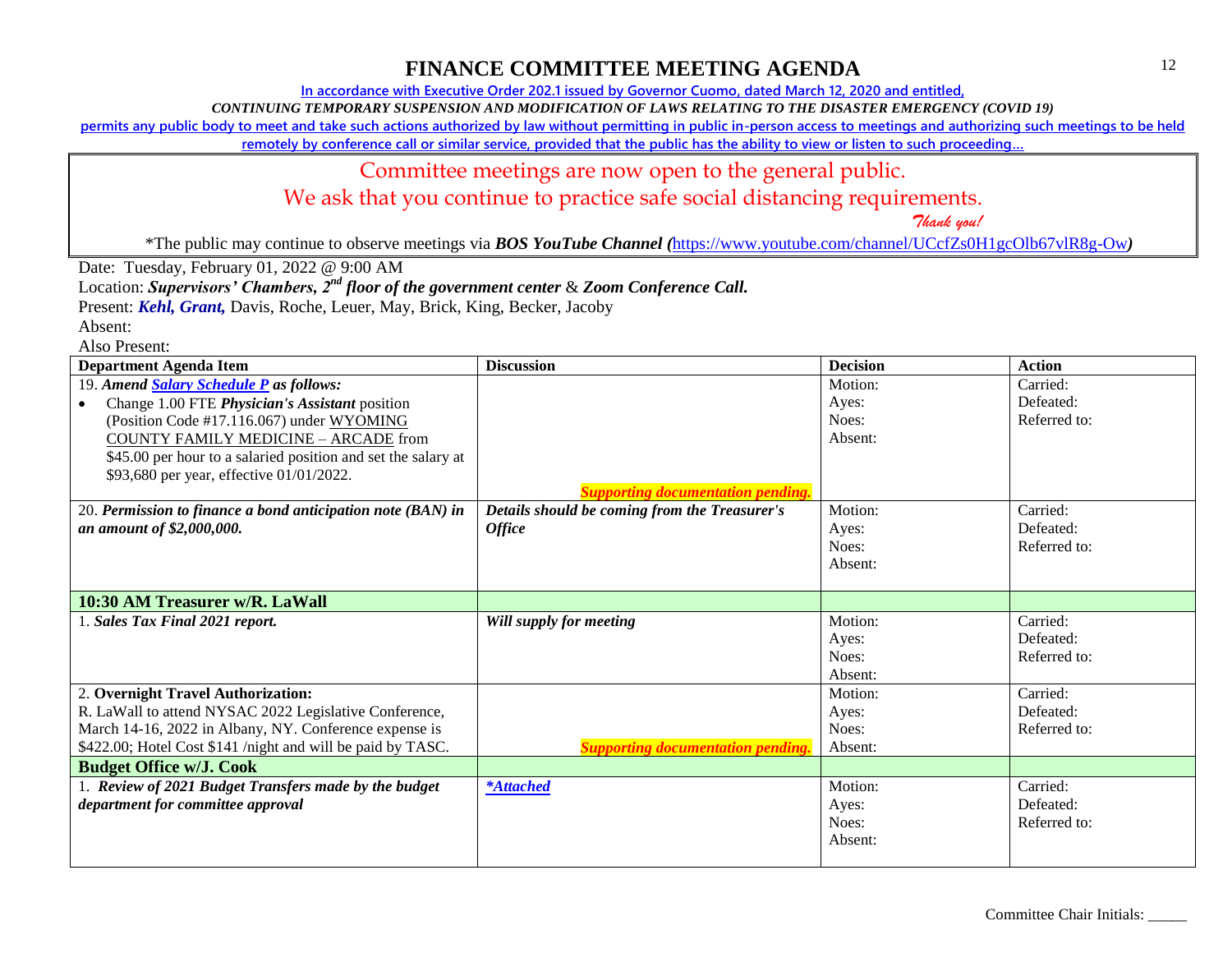**In accordance with Executive Order 202.1 issued by Governor Cuomo, dated March 12, 2020 and entitled,**

*CONTINUING TEMPORARY SUSPENSION AND MODIFICATION OF LAWS RELATING TO THE DISASTER EMERGENCY (COVID 19)*

**permits any public body to meet and take such actions authorized by law without permitting in public in-person access to meetings and authorizing such meetings to be held** 

**remotely by conference call or similar service, provided that the public has the ability to view or listen to such proceeding…**

### Committee meetings are now open to the general public.

We ask that you continue to practice safe social distancing requirements.

 *Thank you!*

\*The public may continue to observe meetings via *BOS YouTube Channel (*<https://www.youtube.com/channel/UCcfZs0H1gcOlb67vlR8g-Ow>*)*

Date: Tuesday, February 01, 2022 @ 9:00 AM

Location: *Supervisors' Chambers, 2nd floor of the government center* & *Zoom Conference Call.*

Present: *Kehl, Grant,* Davis, Roche, Leuer, May, Brick, King, Becker, Jacoby

Absent:

| <b>Department Agenda Item</b>                                | <b>Discussion</b>               | <b>Decision</b> | <b>Action</b> |
|--------------------------------------------------------------|---------------------------------|-----------------|---------------|
| 2. 2022 Appropriations (on Behalf of Animal Control)         |                                 | Motion:         | Carried:      |
| To: 013510.540508 Private Auto Repair<br>\$1,320.19          |                                 | Ayes:           | Defeated:     |
| 820.19<br>w/01351003.426800 Insurance Recovery               |                                 | Noes:           | Referred to:  |
| 500.00<br>w./Any Funds Available                             |                                 | Absent:         |               |
| <b>Reason:</b> To cover cost of repairs due to auto accident |                                 |                 |               |
|                                                              |                                 |                 |               |
|                                                              |                                 |                 |               |
| 3. Recap of 2021 Contingency and Appropriated Funds as       | *to be carried in               | Motion:         | Carried:      |
| of 2/1/22 Board Resolutions                                  |                                 | Ayes:           | Defeated:     |
|                                                              |                                 | Noes:           | Referred to:  |
|                                                              |                                 | Absent:         |               |
|                                                              |                                 |                 |               |
|                                                              |                                 |                 |               |
| <b>Off Track Betting w/S. May</b>                            |                                 |                 |               |
| 1. Resolution in Opposition to Senate Bill S.7855, as it     | Res. #75-223                    | Motion:         | Carried:      |
| relates to the membership of the Board of Directors of the   | Res. #76-75                     | Ayes:           | Defeated:     |
| <b>Western Regional Off-Track Betting Corporation</b>        | Res. #77-78                     | Noes:           | Referred to:  |
|                                                              |                                 | Absent:         |               |
|                                                              |                                 |                 |               |
|                                                              |                                 |                 |               |
| Co. Insurance Office w/ T. Vacinek                           |                                 |                 |               |
|                                                              |                                 | Motion:         | Carried:      |
|                                                              | $\sim$ Nothing to Report $\sim$ | Ayes:           | Defeated:     |
|                                                              |                                 | Noes:           | Referred to:  |
|                                                              |                                 | Absent:         |               |
|                                                              |                                 |                 |               |
|                                                              |                                 |                 |               |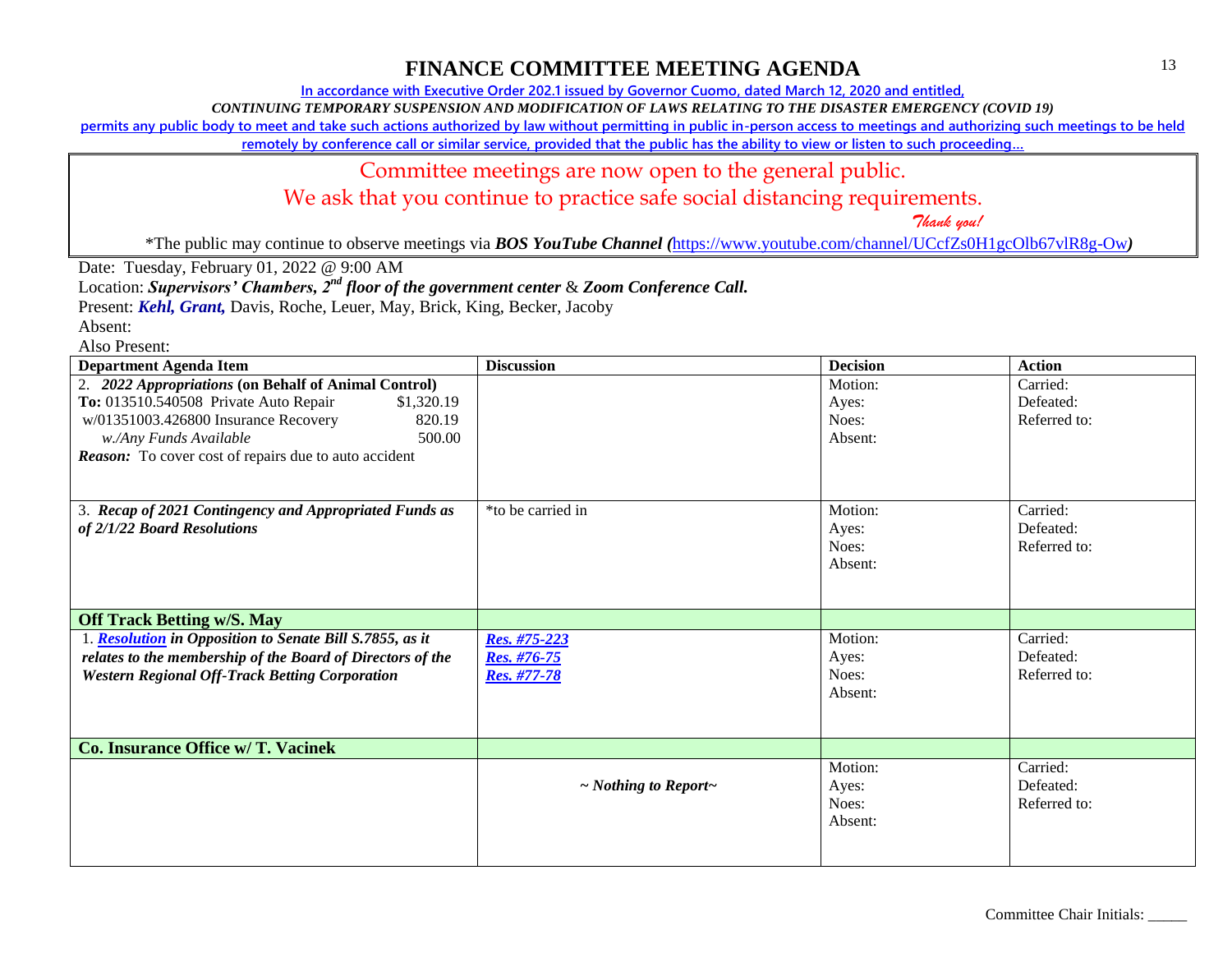**In accordance with Executive Order 202.1 issued by Governor Cuomo, dated March 12, 2020 and entitled,**

*CONTINUING TEMPORARY SUSPENSION AND MODIFICATION OF LAWS RELATING TO THE DISASTER EMERGENCY (COVID 19)*

**permits any public body to meet and take such actions authorized by law without permitting in public in-person access to meetings and authorizing such meetings to be held** 

**remotely by conference call or similar service, provided that the public has the ability to view or listen to such proceeding…**

### Committee meetings are now open to the general public.

We ask that you continue to practice safe social distancing requirements.

 *Thank you!*

\*The public may continue to observe meetings via *BOS YouTube Channel (*<https://www.youtube.com/channel/UCcfZs0H1gcOlb67vlR8g-Ow>*)*

Date: Tuesday, February 01, 2022 @ 9:00 AM

Location: *Supervisors' Chambers, 2nd floor of the government center* & *Zoom Conference Call.*

Present: *Kehl, Grant,* Davis, Roche, Leuer, May, Brick, King, Becker, Jacoby

Absent:

| <b>Department Agenda Item</b>                                                                                                                                                                                                               | <b>Discussion</b>                                                                                                                                       | <b>Decision</b>                      | <b>Action</b>                         |
|---------------------------------------------------------------------------------------------------------------------------------------------------------------------------------------------------------------------------------------------|---------------------------------------------------------------------------------------------------------------------------------------------------------|--------------------------------------|---------------------------------------|
| <b>Other/Referrals:</b>                                                                                                                                                                                                                     |                                                                                                                                                         |                                      |                                       |
| <b>HUMAN RESOURCES</b>                                                                                                                                                                                                                      |                                                                                                                                                         |                                      |                                       |
| <b>County Attorney</b>                                                                                                                                                                                                                      |                                                                                                                                                         |                                      |                                       |
| 1. 2022 Appropriation:<br>To: 01142100.542494 HH Grant Expenses<br>\$500.00<br>w/011421.430250 Hurrell Harring Grant<br>\$500.00<br>Reason: To cover Public Defense Case Management System<br>Maintenance and Support Agreement.            | Funds provided through Hurrell-Harring Grant.<br>Contract No. CSTWIDEHH52 Year 3.<br>FYI - Contract Processed through Committee on<br>November 30, 2021 | Motion:<br>Ayes:<br>Noes:<br>Absent: | Carried:<br>Defeated:<br>Referred to: |
| <b>Human Resource Dept.</b>                                                                                                                                                                                                                 |                                                                                                                                                         |                                      |                                       |
| 2. Schedule S/D/I COLA & Lump Sum<br>2021 Lump Sum to be calculated at 7%<br>2022 COLA to be calculated at 2.5%<br>$\bullet$<br><b>Proposed Salary Schedule S</b><br><b>Proposed Salary Schedule D</b><br><b>Proposed Salary Schedule I</b> | <b>Chairwoman Ryan and Supervisor Davis both</b><br>spoke in favor of the 7% lump sum for 2021.                                                         | Motion:<br>Ayes:<br>Noes:<br>Absent: | Carried:<br>Defeated:<br>Referred to: |
| 3. Amend Salary Schedule S:<br><b>Human Resources</b><br>To set the hourly wage of the <b>Payroll Clerk</b> (position $#$<br>12.828.508) to \$22.00/hr. (Annual Salary Equivalent of<br>\$40,040.00); effective January 10, 2022.           |                                                                                                                                                         | Motion:<br>Ayes:<br>Noes:<br>Absent: | Carried:<br>Defeated:<br>Referred to: |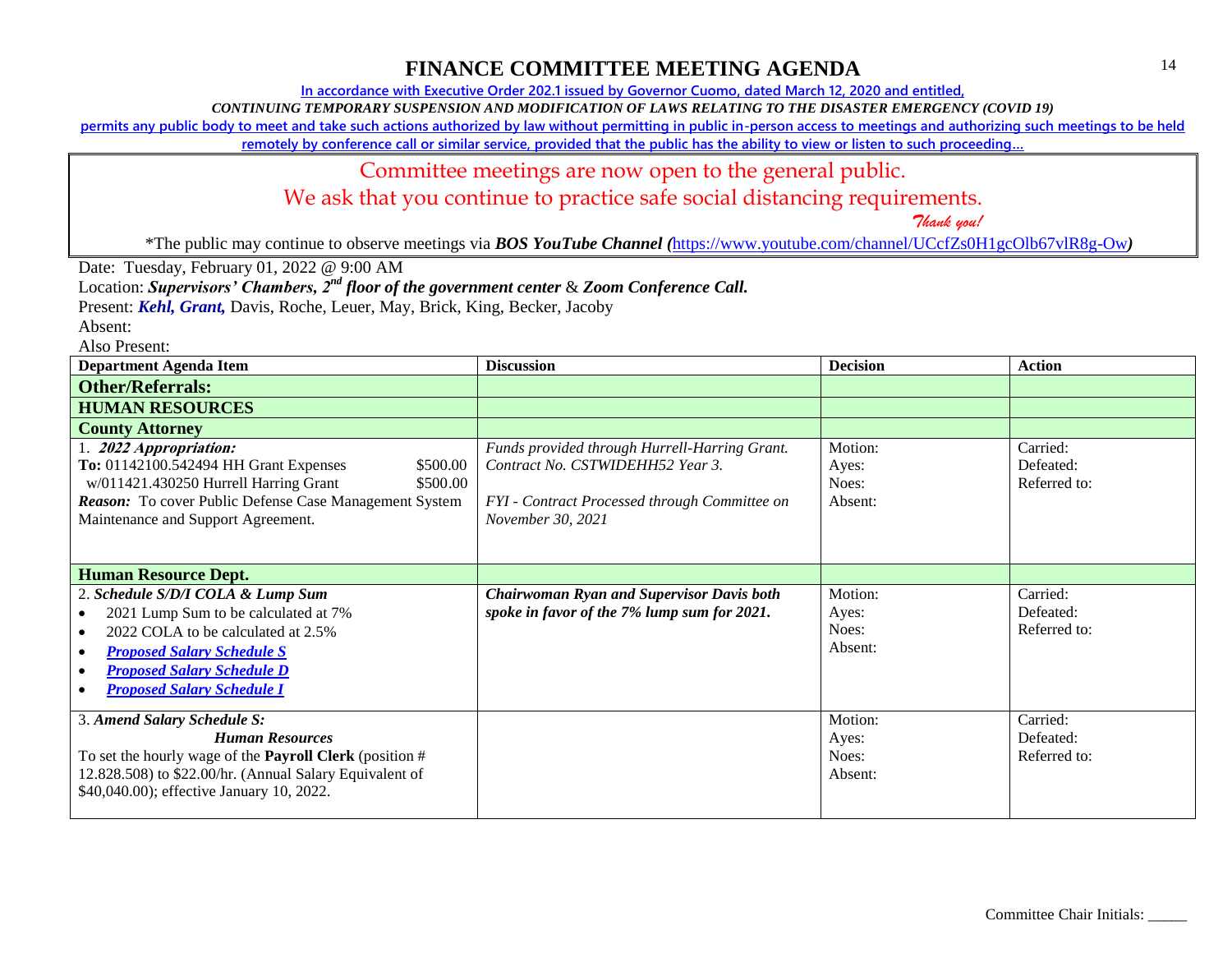**In accordance with Executive Order 202.1 issued by Governor Cuomo, dated March 12, 2020 and entitled,**

*CONTINUING TEMPORARY SUSPENSION AND MODIFICATION OF LAWS RELATING TO THE DISASTER EMERGENCY (COVID 19)*

**permits any public body to meet and take such actions authorized by law without permitting in public in-person access to meetings and authorizing such meetings to be held** 

**remotely by conference call or similar service, provided that the public has the ability to view or listen to such proceeding…**

### Committee meetings are now open to the general public.

We ask that you continue to practice safe social distancing requirements.

 *Thank you!*

\*The public may continue to observe meetings via *BOS YouTube Channel (*<https://www.youtube.com/channel/UCcfZs0H1gcOlb67vlR8g-Ow>*)*

Date: Tuesday, February 01, 2022 @ 9:00 AM

Location: *Supervisors' Chambers, 2nd floor of the government center* & *Zoom Conference Call.*

Present: *Kehl, Grant,* Davis, Roche, Leuer, May, Brick, King, Becker, Jacoby

Absent:

| <b>Department Agenda Item</b>                                                                                                                                                                                                                                                                                                                                                                      | <b>Discussion</b> | <b>Decision</b>                      | <b>Action</b>                         |
|----------------------------------------------------------------------------------------------------------------------------------------------------------------------------------------------------------------------------------------------------------------------------------------------------------------------------------------------------------------------------------------------------|-------------------|--------------------------------------|---------------------------------------|
| <b>PUBLIC HEALTH</b>                                                                                                                                                                                                                                                                                                                                                                               |                   |                                      |                                       |
| <b>Public Health</b>                                                                                                                                                                                                                                                                                                                                                                               |                   |                                      |                                       |
| 1. Amend Salary Schedule S:<br><b>Health Department</b><br>To set the hourly wage of the Fiscal Officer (Public Health)<br>(position $\#$ 136.580) to \$24.73/hr. (annual salary equivalent of<br>45,009.00); effective January 10, 2022.<br>Eligibility for an additional \$1.10/hr. (annual salary<br>equivalent of \$2,002.00) upon permanent appointment<br>and meeting pre-established goals. |                   | Motion:<br>Ayes:<br>Noes:<br>Absent: | Carried:<br>Defeated:<br>Referred to: |
| 2. 2022 Transfer:<br><b>FROM:</b> 014010.510101<br><b>FT CSEA</b><br>\$19,000.00<br>TO:<br>014010.523001 Motor Vehicles<br>\$19,000.00<br>Reason: Cover partial cost of vehicle purchase through mini-<br>bid.                                                                                                                                                                                     |                   | Motion:<br>Ayes:<br>Noes:<br>Absent: | Carried:<br>Defeated:<br>Referred to: |
| 3. 2022 Transfer:<br><b>FROM:</b> 014010.242433 ATUPA<br>\$7,778.00<br>TO:<br>014010.523001 Motor Vehicles<br>\$7,778.00<br>Reason: Cover partial cost of vehicle purchase through mini-<br>bid.                                                                                                                                                                                                   |                   | Motion:<br>Ayes:<br>Noes:<br>Absent: | Carried:<br>Defeated:<br>Referred to: |
| 4. 2022 Transfer:<br><b>FROM:</b> 014035.540301 FP Professional Svcs \$9,600.00<br>014010.540301 PH Professional Svcs \$9,600.00<br>TO:<br>Reason: Move ECW medical record system expense from<br>Family Planning to Public Health.                                                                                                                                                                |                   | Motion:<br>Ayes:<br>Noes:<br>Absent: | Carried:<br>Defeated:<br>Referred to: |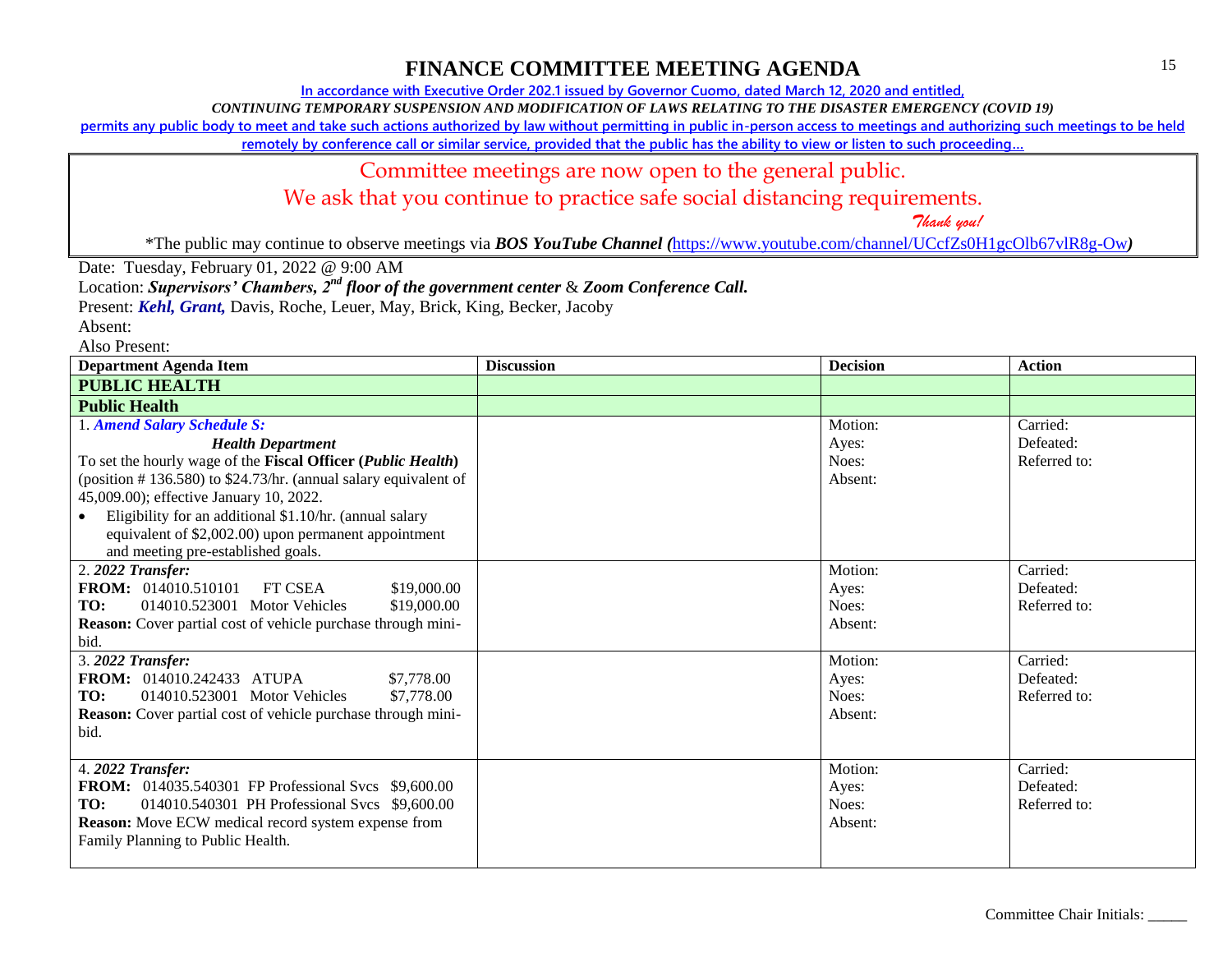**In accordance with Executive Order 202.1 issued by Governor Cuomo, dated March 12, 2020 and entitled,**

*CONTINUING TEMPORARY SUSPENSION AND MODIFICATION OF LAWS RELATING TO THE DISASTER EMERGENCY (COVID 19)*

**permits any public body to meet and take such actions authorized by law without permitting in public in-person access to meetings and authorizing such meetings to be held** 

**remotely by conference call or similar service, provided that the public has the ability to view or listen to such proceeding…**

### Committee meetings are now open to the general public.

We ask that you continue to practice safe social distancing requirements.

 *Thank you!*

\*The public may continue to observe meetings via *BOS YouTube Channel (*<https://www.youtube.com/channel/UCcfZs0H1gcOlb67vlR8g-Ow>*)*

Date: Tuesday, February 01, 2022 @ 9:00 AM

Location: *Supervisors' Chambers, 2nd floor of the government center* & *Zoom Conference Call.*

Present: *Kehl, Grant,* Davis, Roche, Leuer, May, Brick, King, Becker, Jacoby

Absent:

| <b>Department Agenda Item</b>                                    | <b>Discussion</b>                                  | <b>Decision</b> | <b>Action</b> |
|------------------------------------------------------------------|----------------------------------------------------|-----------------|---------------|
| 5.2022 Transfer:                                                 |                                                    | Motion:         | Carried:      |
| <b>FROM:</b> 014035.540301 FP Professional Svcs \$1,422.00       |                                                    | Ayes:           | Defeated:     |
| 014010.540301 PH Professional Svcs \$1,422.00<br>TO:             |                                                    | Noes:           | Referred to:  |
| <b>Reason:</b> Move Trizetto Clearinghouse medical record system |                                                    | Absent:         |               |
| expense from Family Planning to Public Health.                   |                                                    |                 |               |
|                                                                  |                                                    |                 |               |
|                                                                  |                                                    |                 |               |
| <b>AGRICULTURE COMMITTEE</b>                                     |                                                    |                 |               |
| 1.2022 Appropriation:                                            |                                                    | Motion:         | Carried:      |
| To: 0116421.540311 Ag. District Services<br>\$4,000.00           |                                                    | Ayes:           | Defeated:     |
| w/any funds available                                            |                                                    | Noes:           | Referred to:  |
| <b>Reason:</b> To cover anticipated increase in services due to  |                                                    | Absent:         |               |
| change in methodology.                                           |                                                    |                 |               |
|                                                                  |                                                    |                 |               |
| 2. 2022 Appropriation                                            |                                                    | Motion:         | Carried:      |
| To: 016421.542593 Special Econ Dev Project<br>\$53,493.00        |                                                    | Ayes:           | Defeated:     |
| w/01642102.430890 Other State Aid<br>\$44,607.00                 |                                                    | Noes:           | Referred to:  |
| \$8,886.00<br>w/any funds available                              |                                                    | Absent:         |               |
| Reason: To cover expenses associated with the NYS Ag and         |                                                    |                 |               |
| Farmland Protection Planning Grant. This requires a cash         |                                                    |                 |               |
| match.                                                           |                                                    |                 |               |
| <b>PLANNING COMMITTEE</b>                                        |                                                    |                 |               |
| 4. The Wyoming County Chamber of Commerce & Tourism              | Per the provisions of the Letter of Understanding. | Motion:         | Carried:      |
| is requesting permission to receive the full 2022 County         |                                                    | Ayes:           | Defeated:     |
| Appropriation in the first payment of 2022.                      |                                                    | Noes:           | Referred to:  |
|                                                                  |                                                    | Absent:         |               |
|                                                                  |                                                    |                 |               |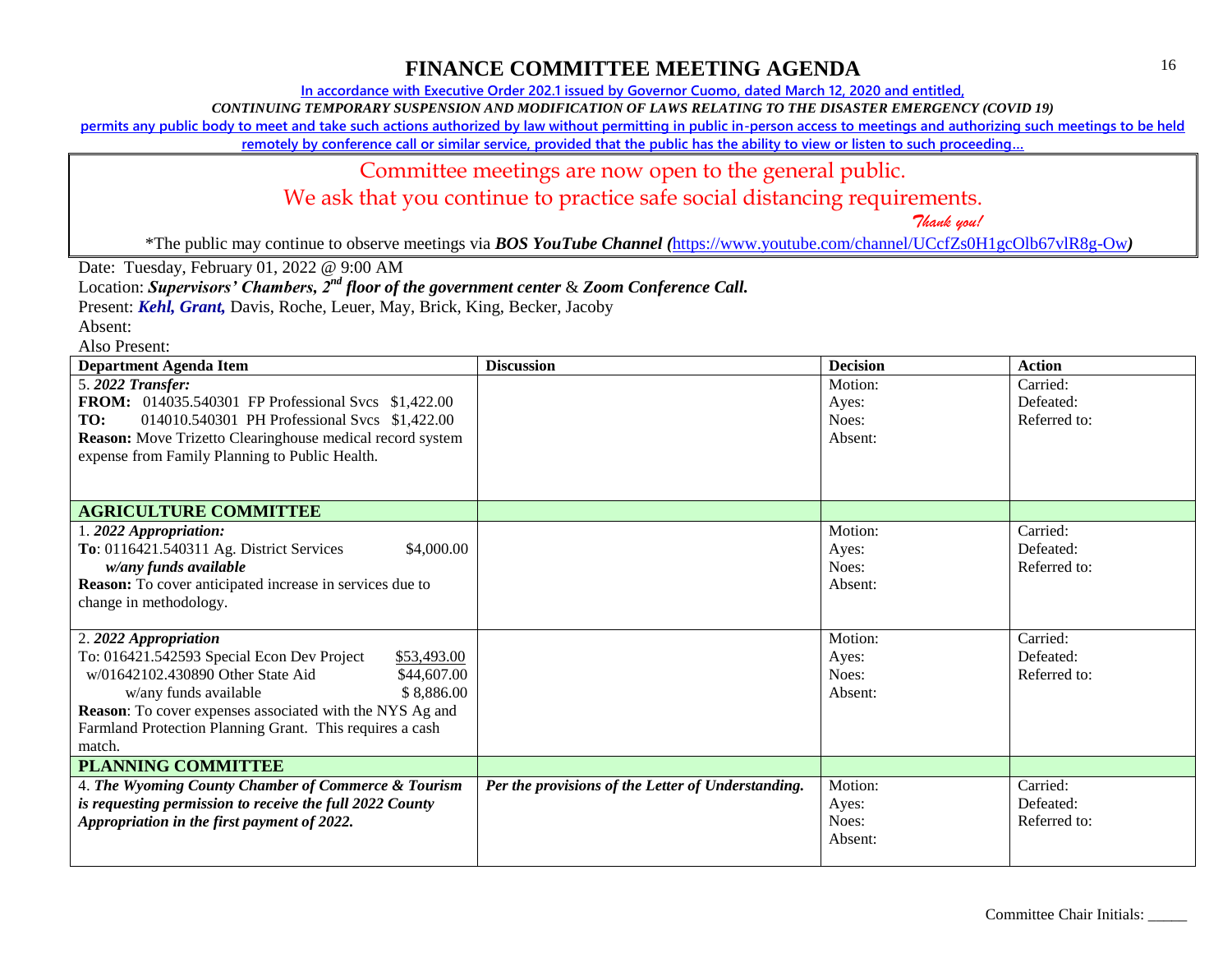**In accordance with Executive Order 202.1 issued by Governor Cuomo, dated March 12, 2020 and entitled,**

*CONTINUING TEMPORARY SUSPENSION AND MODIFICATION OF LAWS RELATING TO THE DISASTER EMERGENCY (COVID 19)*

**permits any public body to meet and take such actions authorized by law without permitting in public in-person access to meetings and authorizing such meetings to be held** 

**remotely by conference call or similar service, provided that the public has the ability to view or listen to such proceeding…**

### Committee meetings are now open to the general public.

We ask that you continue to practice safe social distancing requirements.

 *Thank you!*

\*The public may continue to observe meetings via *BOS YouTube Channel (*<https://www.youtube.com/channel/UCcfZs0H1gcOlb67vlR8g-Ow>*)*

Date: Tuesday, February 01, 2022 @ 9:00 AM

Location: *Supervisors' Chambers, 2nd floor of the government center* & *Zoom Conference Call.*

Present: *Kehl, Grant,* Davis, Roche, Leuer, May, Brick, King, Becker, Jacoby

Absent:

| <b>Department Agenda Item</b>                             | <b>Discussion</b> | <b>Decision</b> | <b>Action</b> |
|-----------------------------------------------------------|-------------------|-----------------|---------------|
| <b>PUBLIC WORKS</b>                                       |                   |                 |               |
| <b>Buildings &amp; Grounds</b>                            |                   |                 |               |
| 3. Transfer:                                              |                   | Motion:         | Carried:      |
| From: 129950.599504 Transfer to CIP<br>\$221,000.00       |                   | Ayes:           | Defeated:     |
| \$221,000.00<br>To: 121620.520401.AG Misc. Equipment      |                   | Noes:           | Referred to:  |
| Reason: To cover enhancements at Ag Center.               |                   | Absent:         |               |
| 4. Discussion:                                            |                   | Motion:         | Carried:      |
| Revision of the County Purchasing Policy and<br>$\bullet$ |                   | Ayes:           | Defeated:     |
| Procurement Card Guidelines that will allow Buildings     |                   | Noes:           | Referred to:  |
| and Grounds to make purchases of commodities on line.     |                   | Absent:         |               |
| Increase thresholds<br>$\bullet$                          |                   |                 |               |
| <b>PUBLIC SAFETY</b>                                      |                   |                 |               |
| <b>Sheriff</b>                                            |                   |                 |               |
| 1. 2022 Appropriation:                                    |                   | Motion:         | Carried:      |
| To: 013110.541307 Law Enf. Navigation<br>\$20,600.00      |                   | Ayes:           | Defeated:     |
| w/01311011.433150 State Aid Navigation<br>\$10,300.00     |                   | Noes:           | Referred to:  |
| 01311011.440890R Fed Aid ARPA<br>\$10,300.00              |                   | Absent:         |               |
| <b>Reason:</b> To purchase a new boat motor               |                   |                 |               |
| 2. 2022 Appropriation:                                    |                   | Motion:         | Carried:      |
| To: 013110.523001 Motor Vehicles<br>\$124,236.00          |                   | Ayes:           | Defeated:     |
| w/01311011.440890R Fed Aid ARPA<br>\$124,236.00           |                   | Noes:           | Referred to:  |
| <b>Reason:</b> To purchase vehicles for 2022              |                   | Absent:         |               |
| 3. 2022 Appropriation:                                    |                   | Motion:         | Carried:      |
| To: 013110.540509 Change Over Expenses<br>\$26,750.00     |                   | Ayes:           | Defeated:     |
| $w/01311011.440890R$ Fed Aid ARPA<br>\$26,750.00          |                   | Noes:           | Referred to:  |
| <b>Reason:</b> Change-over expenses to complete the 2022  |                   | Absent:         |               |
| vehicles                                                  |                   |                 |               |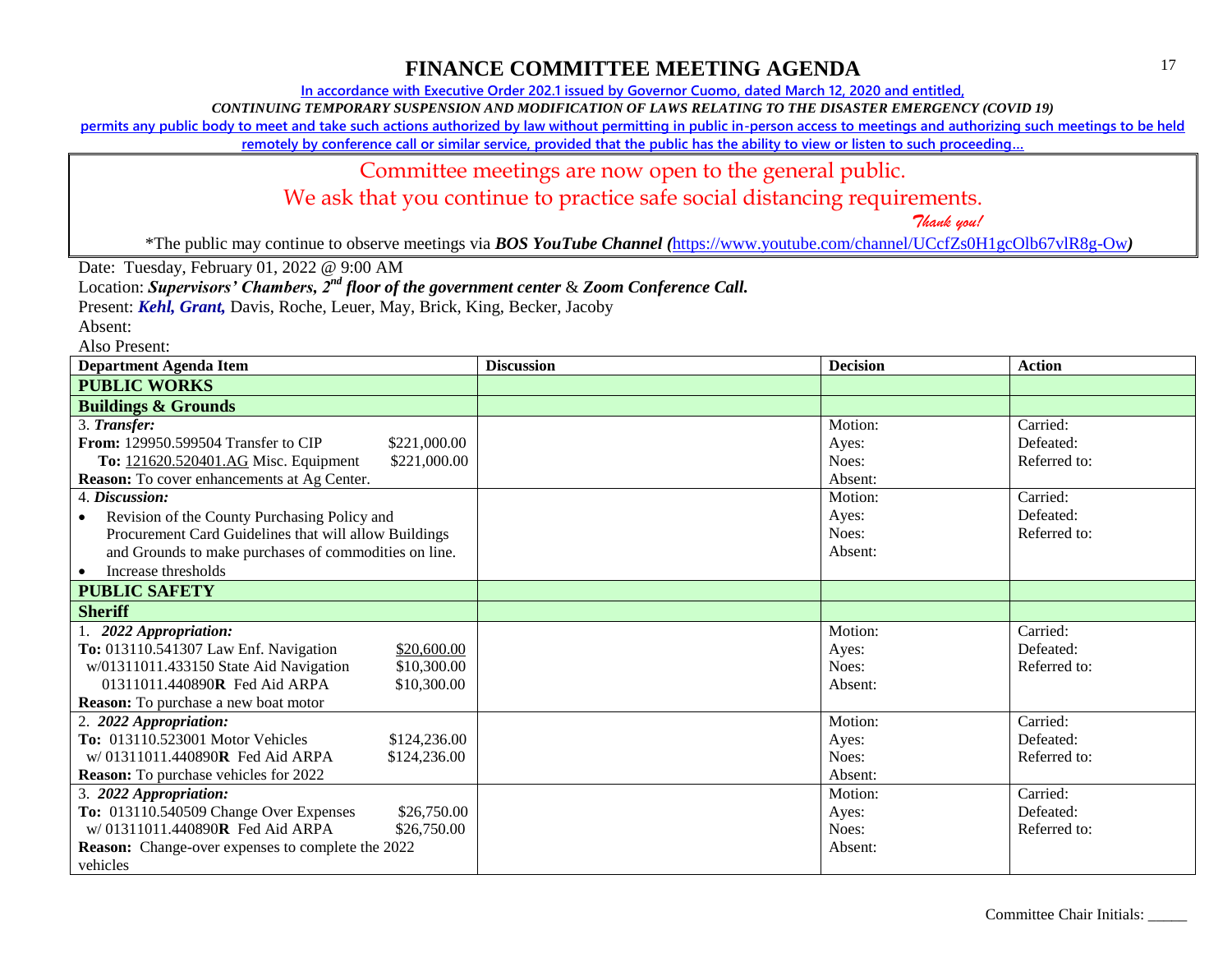**In accordance with Executive Order 202.1 issued by Governor Cuomo, dated March 12, 2020 and entitled,**

*CONTINUING TEMPORARY SUSPENSION AND MODIFICATION OF LAWS RELATING TO THE DISASTER EMERGENCY (COVID 19)*

**permits any public body to meet and take such actions authorized by law without permitting in public in-person access to meetings and authorizing such meetings to be held** 

**remotely by conference call or similar service, provided that the public has the ability to view or listen to such proceeding…**

### Committee meetings are now open to the general public.

We ask that you continue to practice safe social distancing requirements.

 *Thank you!*

\*The public may continue to observe meetings via *BOS YouTube Channel (*<https://www.youtube.com/channel/UCcfZs0H1gcOlb67vlR8g-Ow>*)*

Date: Tuesday, February 01, 2022 @ 9:00 AM

Location: *Supervisors' Chambers, 2nd floor of the government center* & *Zoom Conference Call.*

Present: *Kehl, Grant,* Davis, Roche, Leuer, May, Brick, King, Becker, Jacoby

Absent:

| <b>Department Agenda Item</b>                                                                                                                                                                                                                                                                                                                                                                     | <b>Discussion</b>                                                                              | <b>Decision</b>                      | <b>Action</b>                         |
|---------------------------------------------------------------------------------------------------------------------------------------------------------------------------------------------------------------------------------------------------------------------------------------------------------------------------------------------------------------------------------------------------|------------------------------------------------------------------------------------------------|--------------------------------------|---------------------------------------|
| <b>Emergency Services</b>                                                                                                                                                                                                                                                                                                                                                                         |                                                                                                |                                      |                                       |
| 4. 2022 Appropriation:<br>To: 013640.510302 O/T<br>\$5,000.00<br>w/ 01364000.412890 Other Dept. Income<br>\$5,000.00<br><b>Reason:</b> 2022 overtime funds for COVID response staffing.<br>MOU with Wyoming County Health Department. Fully<br>reimbursed through the ELC COVID-19 grant.                                                                                                         | 07/29/2021 Public Safety Committee                                                             | Motion:<br>Ayes:<br>Noes:<br>Absent: | Carried:<br>Defeated:<br>Referred to: |
| 5. 2022 Appropriation:<br>To: 013640.541217 Training Facilities<br>\$12,627.00<br>w/01364001.440890R Other Fed Rev. Recovery Funds<br>\$12,627.00<br><b>Reason:</b> Approved ARPA amount for burn tower repairs.                                                                                                                                                                                  | Discussion: 2022 Quote Increase                                                                | Motion:<br>Ayes:<br>Noes:<br>Absent: | Carried:<br>Defeated:<br>Referred to: |
| <b>District Attorney</b>                                                                                                                                                                                                                                                                                                                                                                          |                                                                                                |                                      |                                       |
| 6. Amend Salary Schedule "G":<br>To provide Stipends plus corresponding fringe to the<br>following (effective April 1, 2021 to March 31, 2022):<br>Asst. DA $(1st)$<br>\$19,900.00<br>Administrative Assistant (DA)<br>\$1,000.00<br>Secretary to the District Attorney<br>\$3,500.00<br>Said amounts to be paid out after February 1, 2022 from 2022<br>budgeted Aid To Prosecution Funds (1168) | Note: These are yearly stipends that are fully<br>funded through the Aid to Prosecution grant. | Motion:<br>Ayes:<br>Noes:<br>Absent: | Carried:<br>Defeated:<br>Referred to: |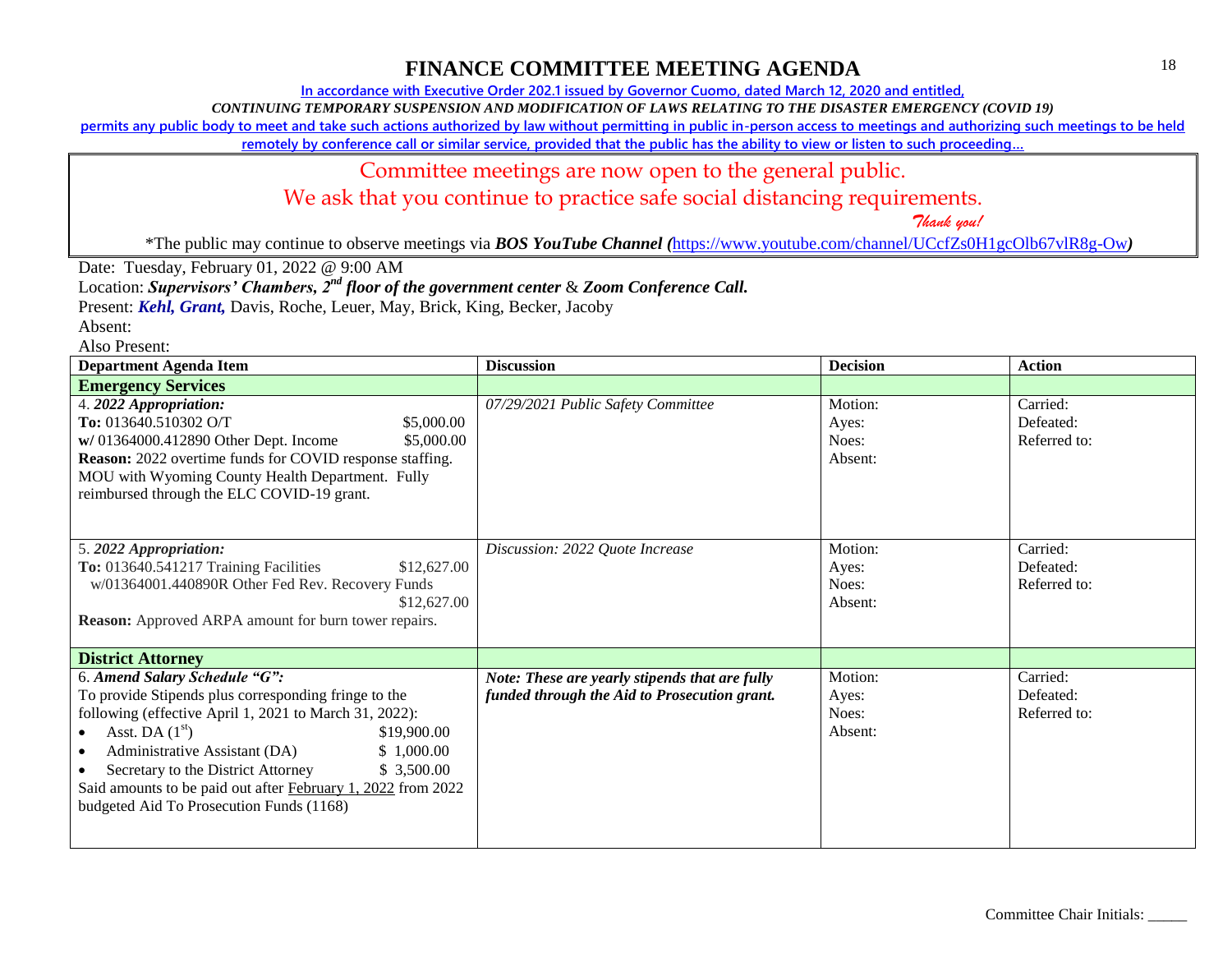**In accordance with Executive Order 202.1 issued by Governor Cuomo, dated March 12, 2020 and entitled,**

*CONTINUING TEMPORARY SUSPENSION AND MODIFICATION OF LAWS RELATING TO THE DISASTER EMERGENCY (COVID 19)*

**permits any public body to meet and take such actions authorized by law without permitting in public in-person access to meetings and authorizing such meetings to be held** 

**remotely by conference call or similar service, provided that the public has the ability to view or listen to such proceeding…**

### Committee meetings are now open to the general public.

We ask that you continue to practice safe social distancing requirements.

 *Thank you!*

\*The public may continue to observe meetings via *BOS YouTube Channel (*<https://www.youtube.com/channel/UCcfZs0H1gcOlb67vlR8g-Ow>*)*

Date: Tuesday, February 01, 2022 @ 9:00 AM

Location: *Supervisors' Chambers, 2nd floor of the government center* & *Zoom Conference Call.*

Present: *Kehl, Grant,* Davis, Roche, Leuer, May, Brick, King, Becker, Jacoby

Absent:

| <b>Department Agenda Item</b>                                                                                                                                                                                                                                                                                                      | <b>Discussion</b> | <b>Decision</b>                      | <b>Action</b>                         |
|------------------------------------------------------------------------------------------------------------------------------------------------------------------------------------------------------------------------------------------------------------------------------------------------------------------------------------|-------------------|--------------------------------------|---------------------------------------|
| <b>POSITION(S)</b>                                                                                                                                                                                                                                                                                                                 |                   |                                      |                                       |
| 1. <b>Position Fill:</b><br><b>Social Services</b><br>Fill one (1) position of <b>Senior Account Clerk</b> (1.0 FTE)<br>(position #095.216) on CSEA Schedule A, Job Grade 6 at an<br>hourly rate of \$17.92/hr-\$19.98/hr. Person vacating: Brooke<br>Ingles, effective January 7, 2022. Position Available: February<br>2, 2022.  |                   | Motion:<br>Ayes:<br>Noes:<br>Absent: | Carried:<br>Defeated:<br>Referred to: |
| 2. Position Fill:<br><b>Social Services</b><br>Fill one (1) position of <i>Community Services Worker</i> (1.0<br>FTE) (position #097.315) on CSEA Schedule A, Job Grade 6<br>at an hourly rate of \$17.92/hr-\$19.98/hr. Person vacating:<br>Taylor Connelly, effective January 13, 2022. Position<br>Available: February 2, 2022. |                   | Motion:<br>Ayes:<br>Noes:<br>Absent: | Carried:<br>Defeated:<br>Referred to: |
| 3. Position Fill:<br><b>Highway Dept.</b><br>One (1) position of <b>Heavy Equipment Operator</b> (1.00 FTE)<br>(position code: 028.038B) on CSEA sch. B, grade 9 (\$19.04 -<br>\$21.03/hr) to replace Nathan Redden who resigned January 7,<br>2022. Position available February 2, 2022.                                          |                   | Motion:<br>Ayes:<br>Noes:<br>Absent: | Carried:<br>Defeated:<br>Referred to: |